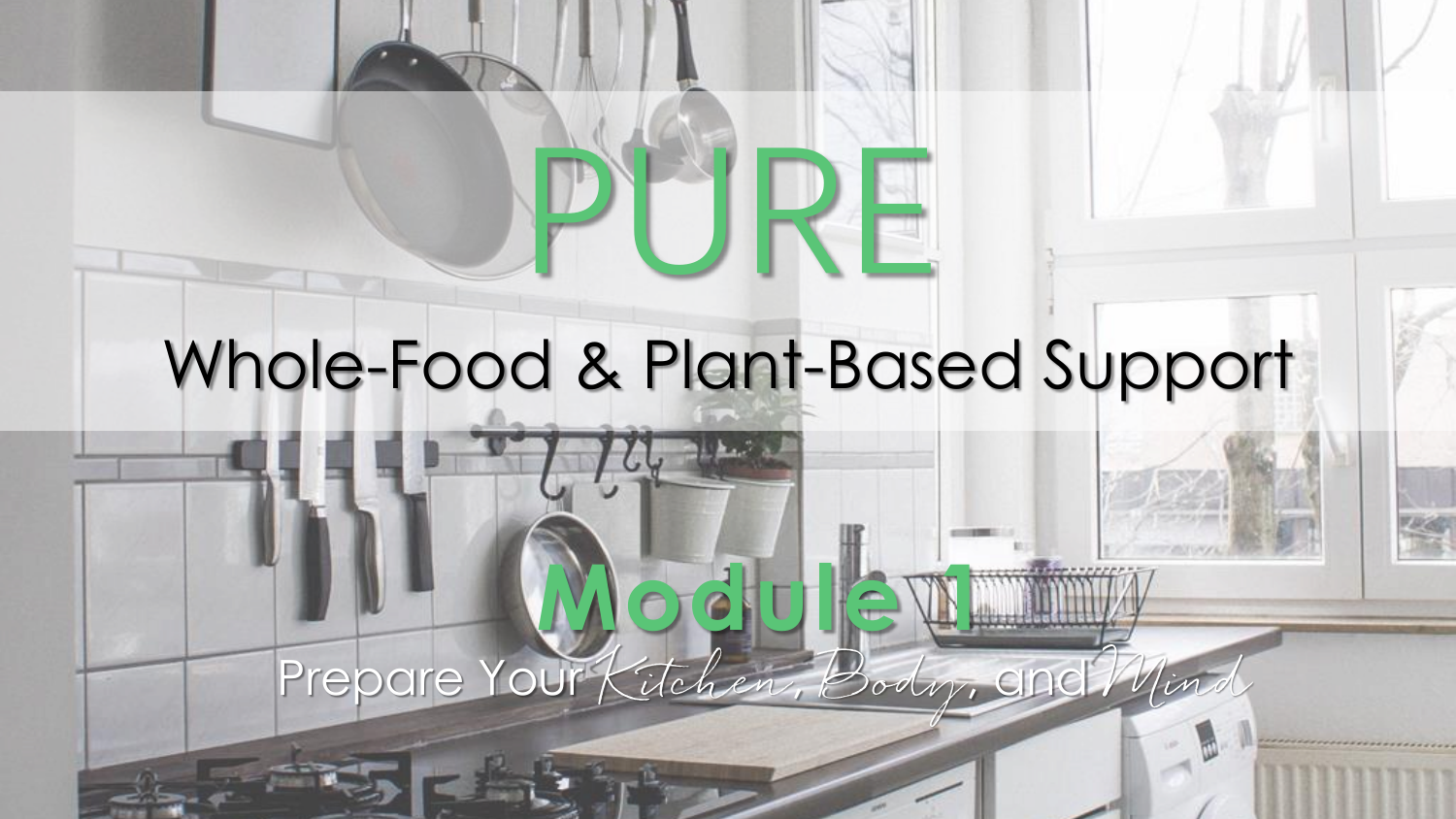# Disclaimer

This program cannot be construed as a recommendation of medical treatment or medication. It is not professed to be physical or medical treatment nor is any such claim made.

There are no medical recommendations or claims for the PURE program or for any of the vitamin or mineral regimens described in this program.

No individual should undertake ANY parts of the PURE program without first consulting and obtaining the informed approval of a licensed medical practitioner. The author makes no warranties or representation as to the effectiveness of the PURE program.

Wie Waxman LIFESTYLE HEALTH COACH

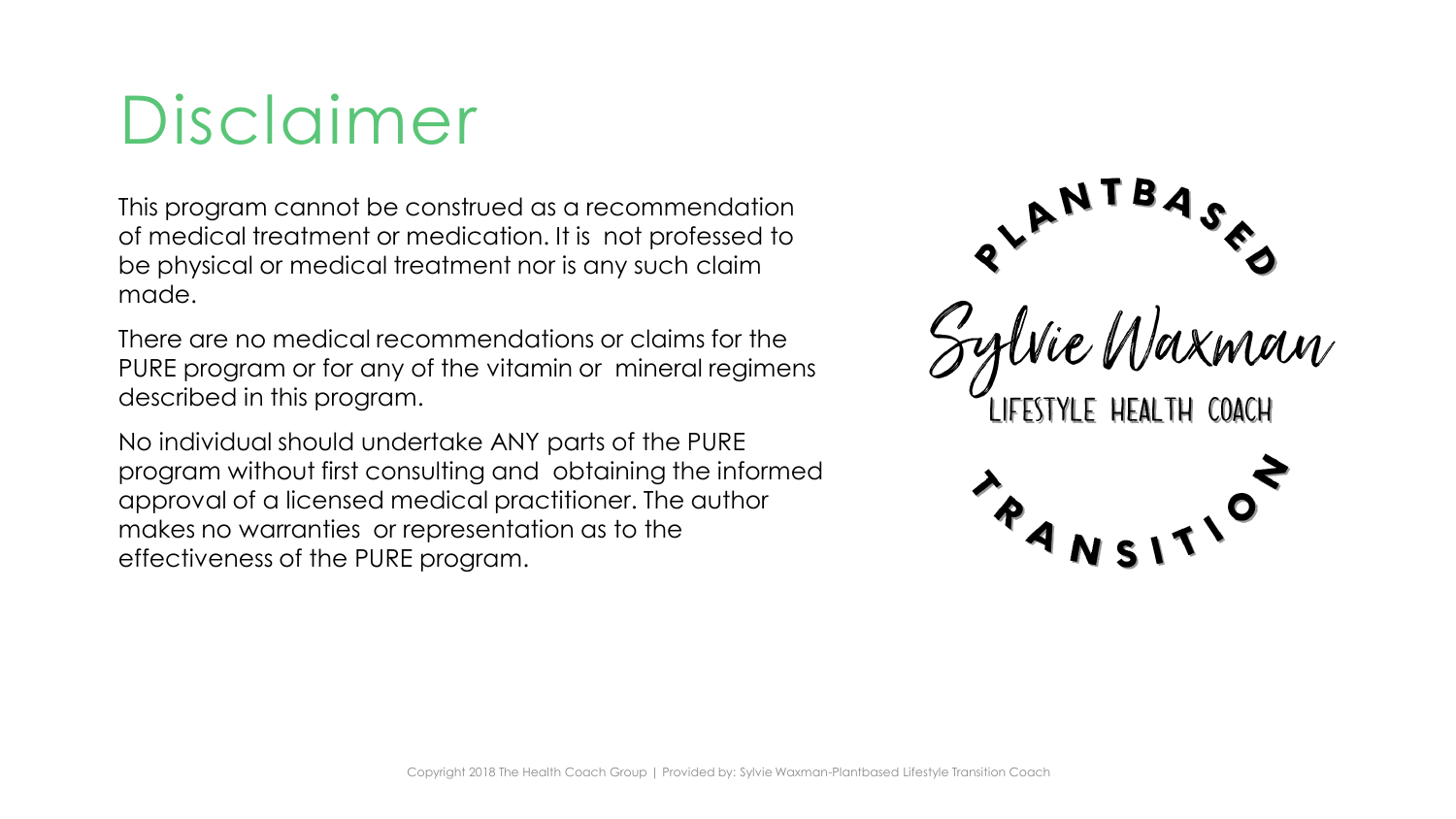# Module 1 Guide

#### Prepare Your Kitchen

- Clean Out
- Add

#### Prepare Your Body

- Supplements
- Gradual vs. Cold Turkey

#### Prepare Your Mind

- Your Why
- Goal Setting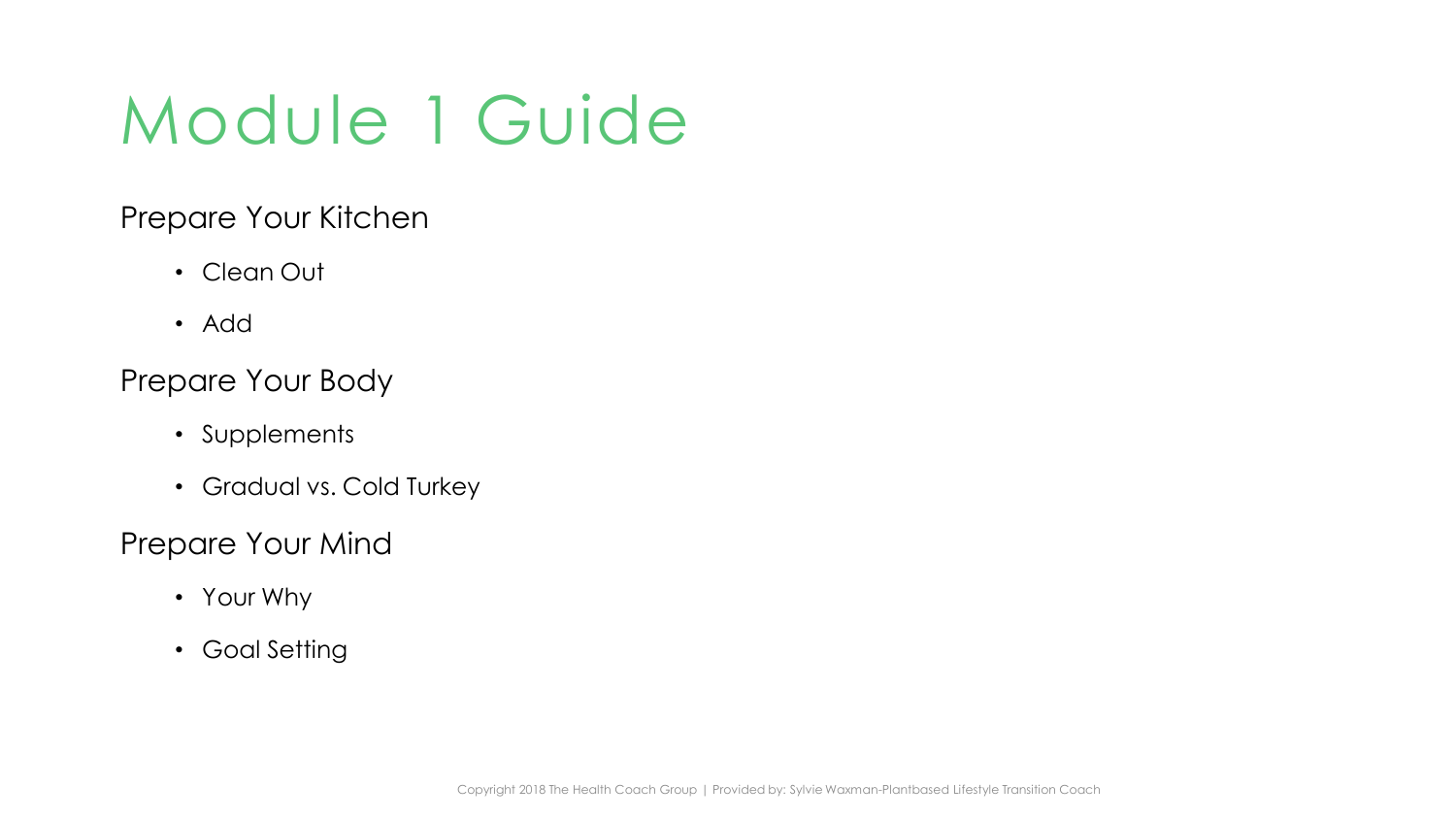### Welcome

Congratulations! You have committed to making a change that has the potential to impact the rest of your life – starting with the next 12 weeks!

During your 12 weeks, you may at times feel a bit uncomfortable. This is normal. That said, the purpose of the program is to move toward a healthier lifestyle, not necessarily to turn your whole life upside down. Be kind to yourself!

In the next 12 weeks, you will be adding new foods, techniques, and activities that include your body, mind, and soul. Give it all you have, and you will experience a sense of lightness you never thought possible. You are not alone – I am here for you every step of the way.

Let's talk about the basics of what you'll need to do to get ready.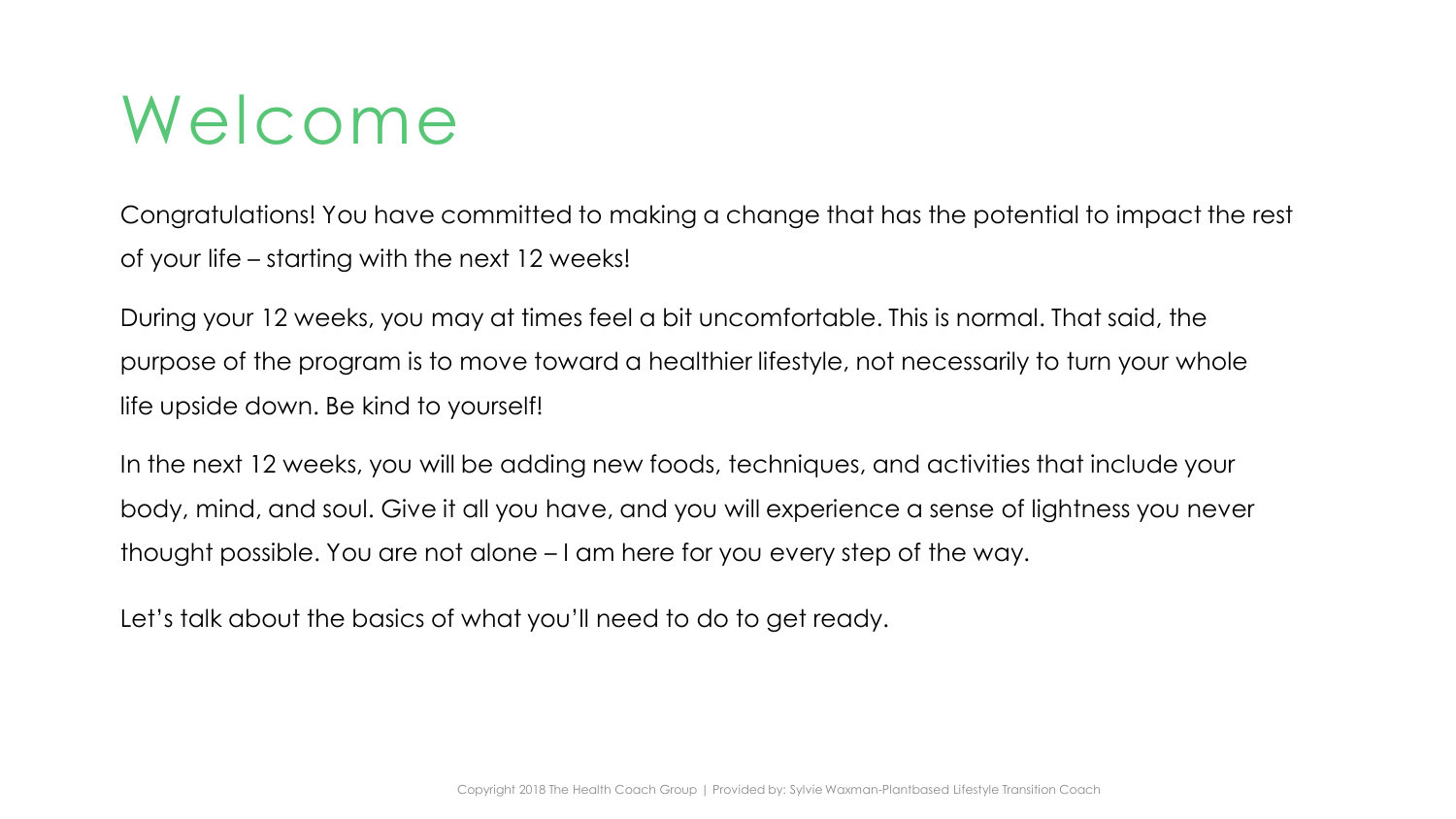### Welcome

Each week of your program, you will do the following:

- Read your module materials, learning new facts about nutrition and your body
- Complete the workbook designed around each day's unique materials
- Stick to your allowed foods plan, eating when hungry and letting your hunger dictate your portions
- If you've decided to join our support Facebook group, check in with them regularly.

Changing to a whole-foods, plant-based lifestyles doesn't need to be a dreadful experience. This is an opportunity for you to embrace what nourishes your mind, body, and soul; and focus on the vibrant health you are claiming for your future.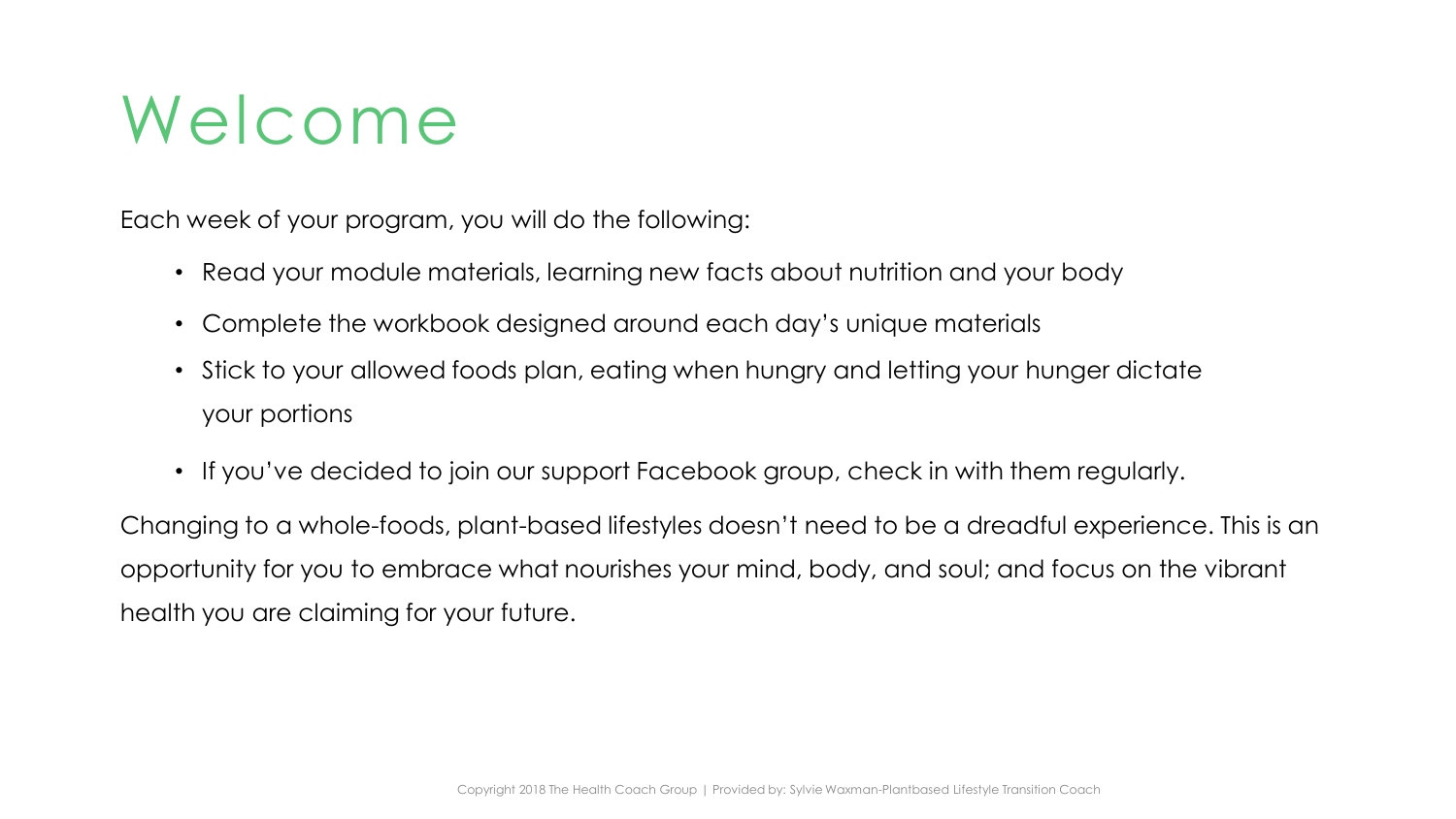When it comes down to it, getting results requires you to make and stick to two commitments.

DO eat/drink items on the "do" list

DO NOT eat/drink items on the "don't" list

It's pretty much that simple!

| Add In           | Clean Out         |
|------------------|-------------------|
| • Stevia         | • Sugar, sugar    |
| • Greens         | substitutes       |
| • Fruits         | • Caffeine        |
| • Water          | • Dairy           |
| • Lemon          | • Meat            |
| • Vitamins       | • Processed foods |
| • Legumes        | · Soda            |
| • Nuts and seeds | • Nicotine        |
| • Herbal teas    |                   |
|                  |                   |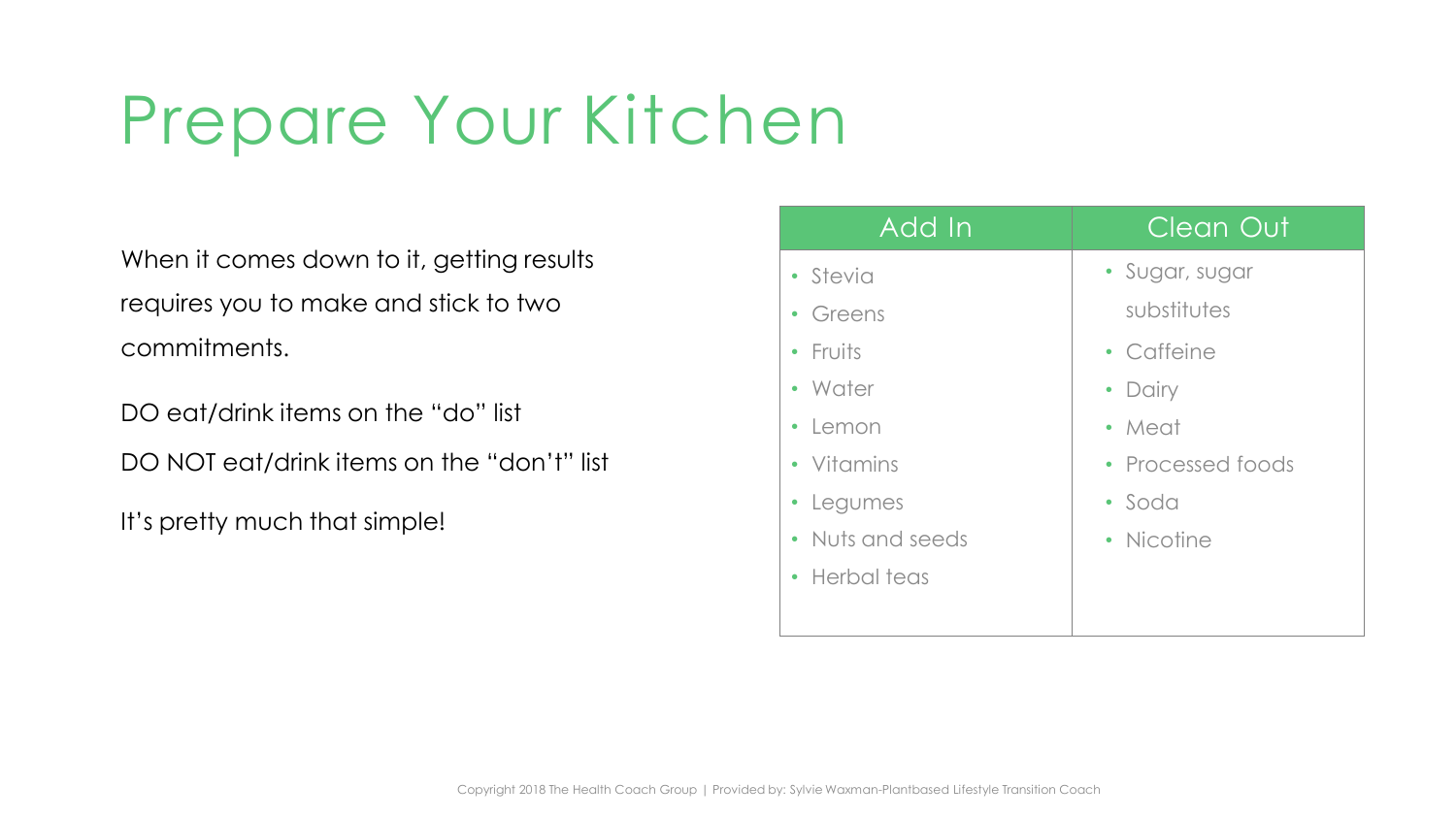You will be receiving a grocery list for a pantry to be well stocked. You should subtract anything that doesn't appeal to you or that you think will not get used….but, please keep an open mind.

The better your pantry is stocked, the more prepared you are to throw together a last minute meal. You could go out and get a fancy juicer, blender, dehydrator…

The truth is, you can get by with a good knife. This is a lifetime change, so budget in when to get the juicer, blender, dehydrator, food processor and other items that will make it easier for you to adapt to this lifestyle.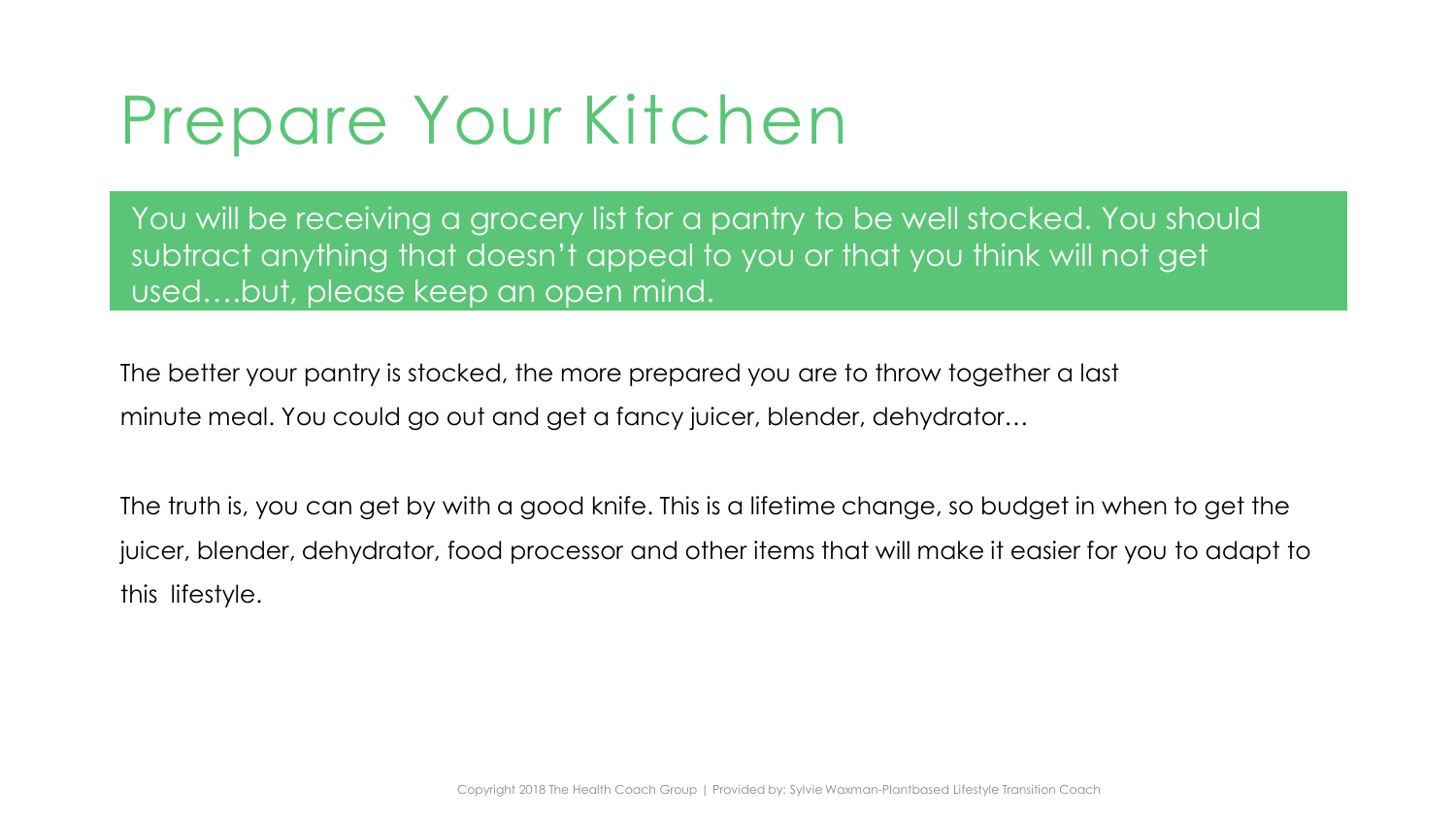The one thing that you do want is lots of fresh fruits, vegetables and herbs. You will want to buy foods that have not been grown with pesticides and fertilizers because we don't want to be adding more toxins into your body.

In short, if you have the option, go all-organic. If that is not available near you, do the best you can. Locally grown is your best option.

Glass jars, containers, cups and bowls are preferred over plastic.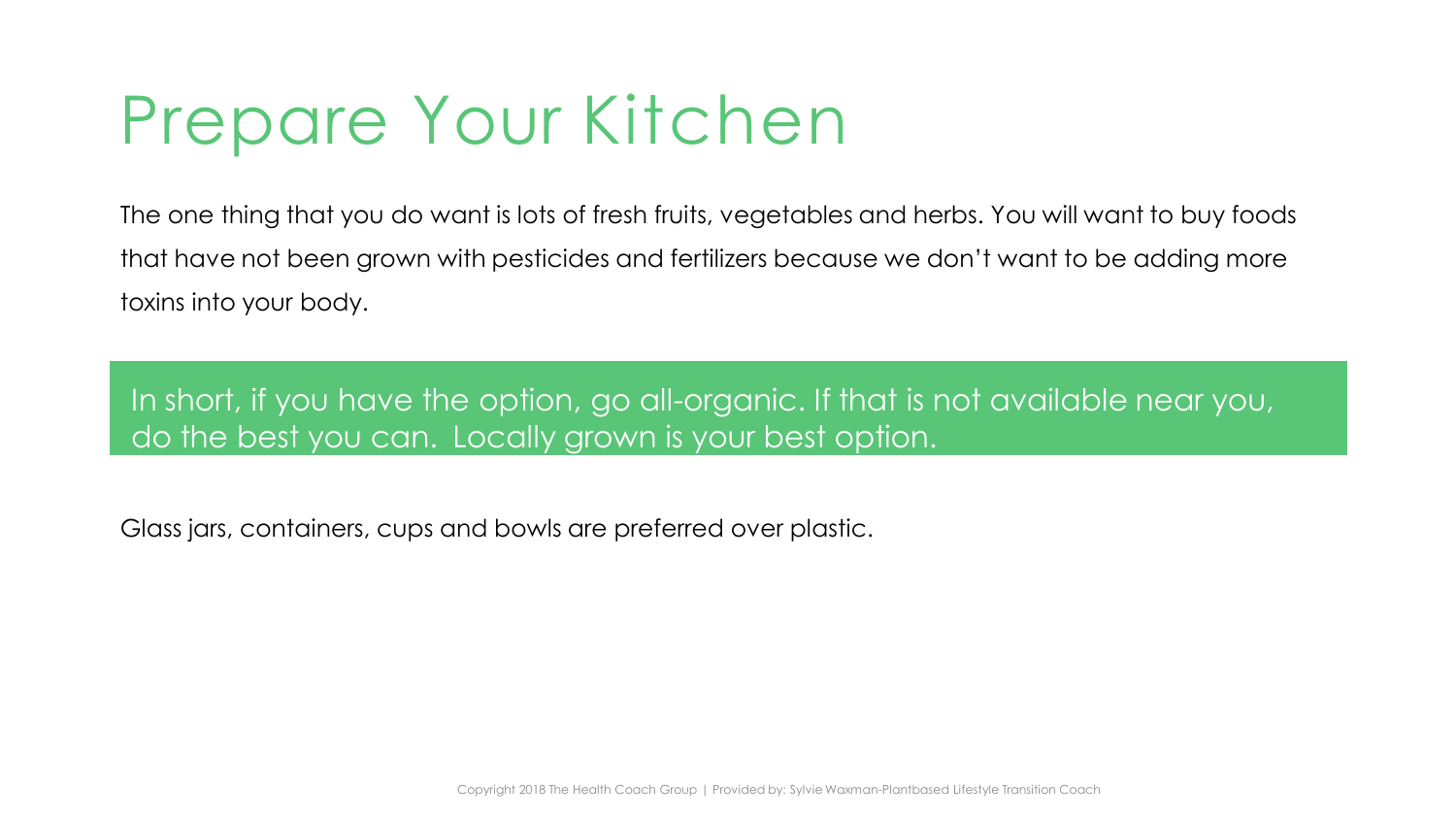You also have a booklet full of recipes designed for you. Look the recipes over and decide what you'd like to make this week, and make any desired substitutes from the allowed foods list.

Keep in mind that you have the freedom to adjust the meals as you would like. If you replace meal items be sure to keep to the basic allowed foods from the shopping list.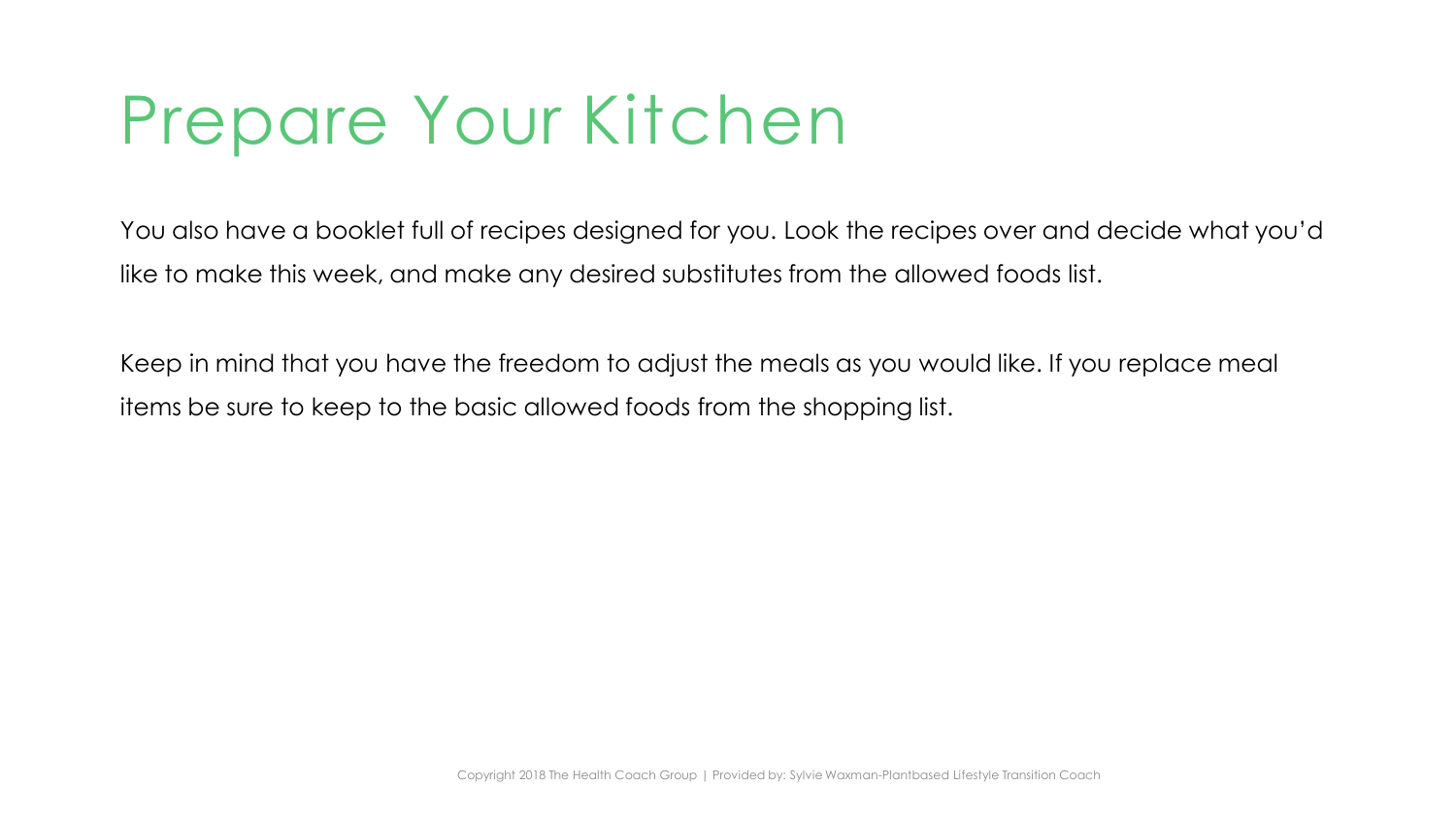# Animal Based Foods and Examples

| V        | <b>Fish and Seafood</b> | Meat         |
|----------|-------------------------|--------------|
| • Cheese | $\cdot$ Tuna            | $\cdot$ Beef |
| • Yogurt | • Lobster               | • Pork       |
| • Milk   | • Trout                 | • Lamb       |
|          | • Shrimp                | • Chicken    |
|          | • Mahi                  | • Duck       |
|          |                         |              |

#### **Eggs**

**Dairy**

• Egg products (read the labels)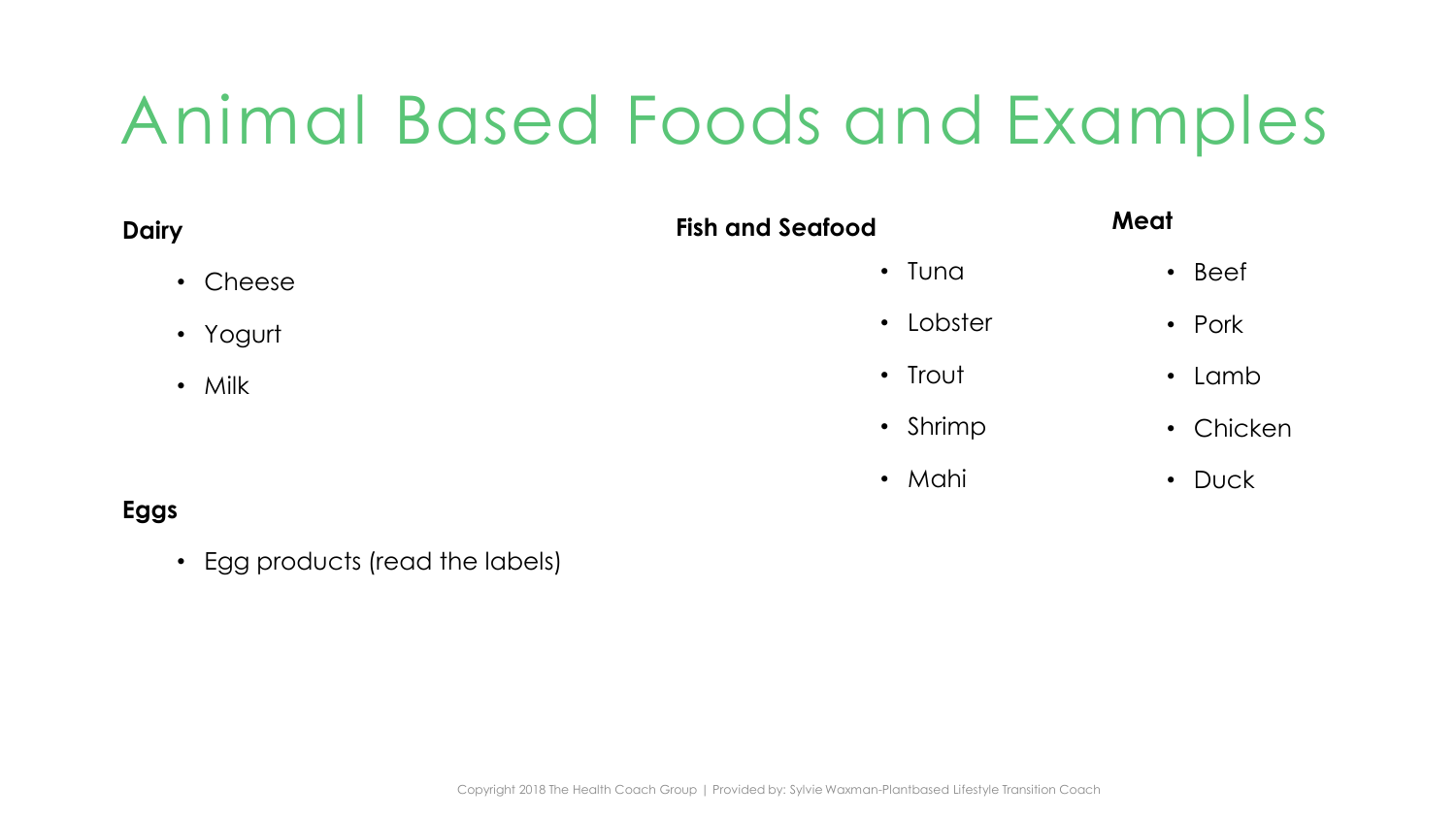# Plant Fragments

- Refined Sugars (Syrup included)
- Oil
- $\cdot$  Refined Flour

Plant fragmentation happens when the original plant is altered using mechanical or chemical means to break it downto varying degrees.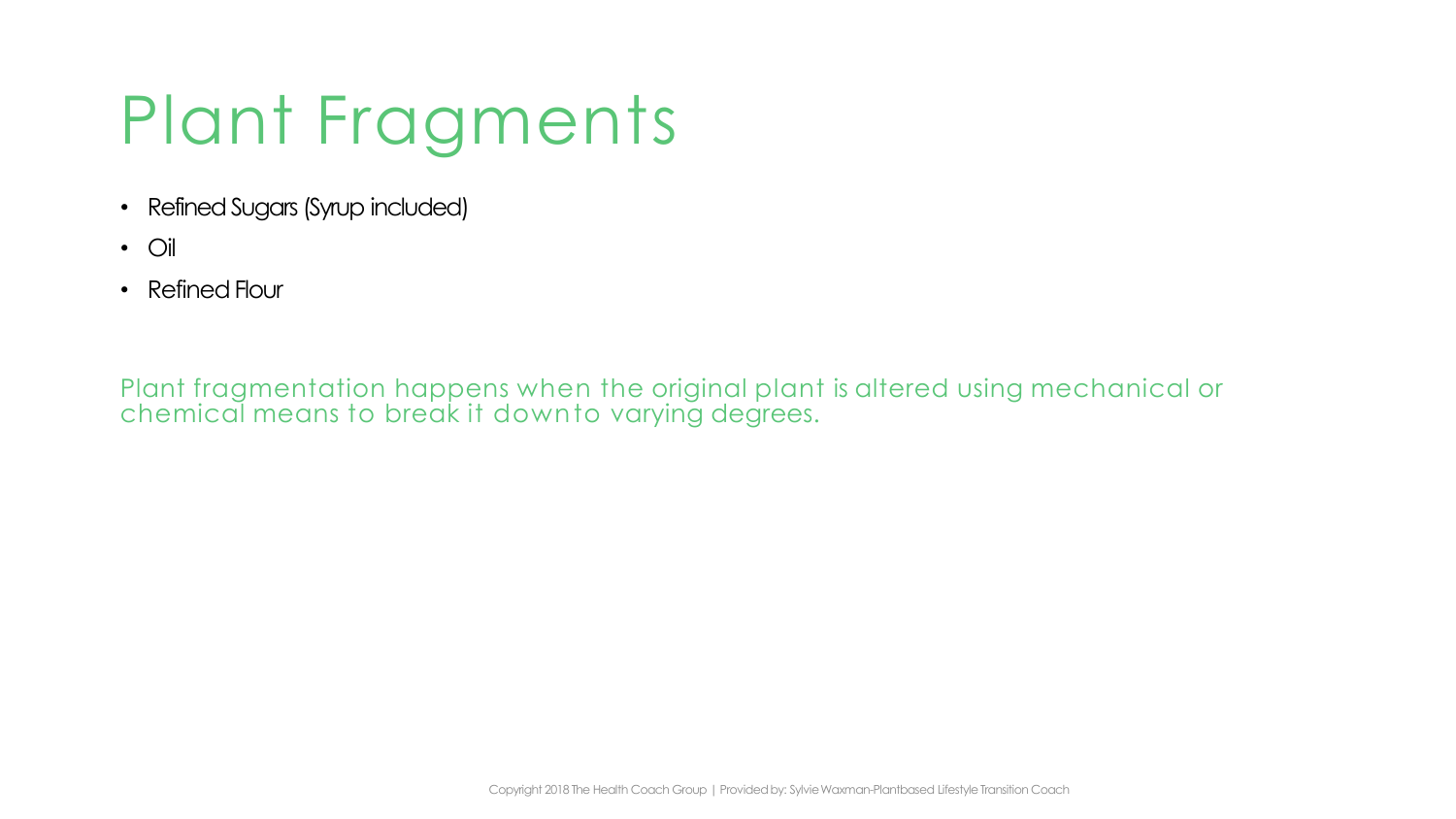# Plants

#### Roots

- Carrots
- Potatoes
- Beets
- Turnips
- Parsnips

#### Bulbs & Tubers

- Onion
- Garlic
- Leeks
- Jerusalem artichokes

#### Stems

- Celery
- Asparagus

#### Leaves

- Lettuce
- Arugula (Rocket)
- Kale
- Cilantro
- Parsley
- Cabbage

#### Flowers

- Artichoke
- Broccoli
- Cauliflower

#### **Fruits**

- Apple
- Banana
- Pears
- Watermelon
- Avocado
- Tomatoes

#### Mushrooms

- Creminis
- Portabello
- Shiitake

#### Legumes

- Peas
- Lentils
- Dried Beans

#### Whole Grains

- Whole Wheat
- Rice
- Spelt
- Barley
- Oats

#### Nuts

- Brazil nuts
- Pecans
- Walnuts
- Almonds
- Cashews
- Hazelnuts
- Seeds
	- Chia
	- Hemp (Hulled)
	- Flax
	- Quinoa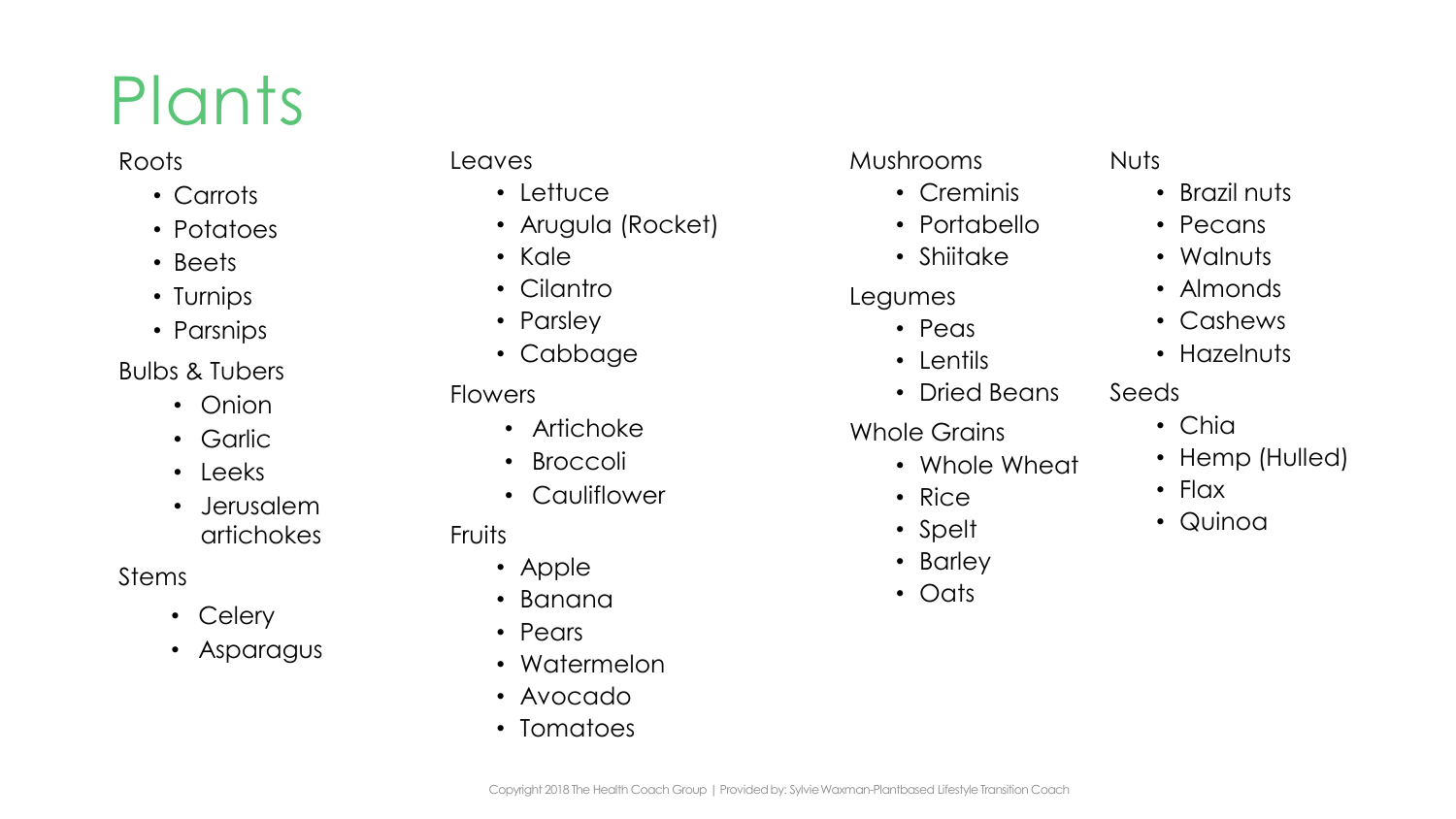# Supplements vs. Whole Foods

Supplements aren't intended to be a food substitute because they can't replicate all of the nutrients and benefits of whole foods, such as fruits and vegetables. So depending on your situation and your eating habits, dietary supplements may not be worth the expense.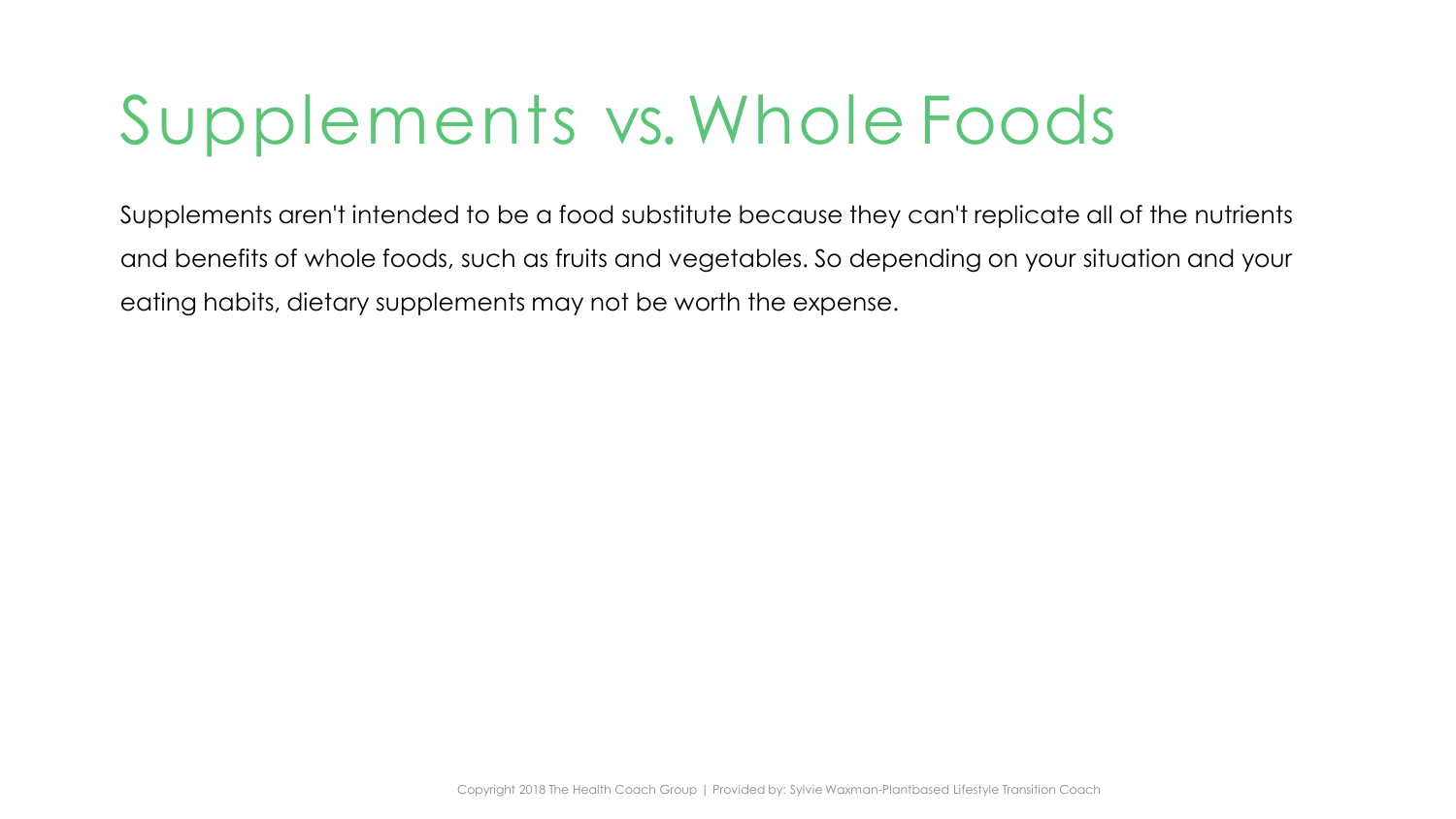### Supplements vs. Whole Foods

Whole foods offer three main benefits over dietary supplements:

• Greater nutrition: Whole foods are complex, containing a variety of the micronutrients your body needs. An orange, for example, provides Vitamin C plus beta carotene, calcium and other nutrients.

A Vitamin C supplement lacks these other micronutrients.

- Essential fiber: Whole foods, such as whole grains, fruits, vegetables and legumes, provide dietary fiber. Most high-fiber foods are also packed with other essential nutrients. Fiber, as part of a healthy diet, can help prevent certain diseases, such as type 2 diabetes, heart disease and diverticulosis. Certain fibers (resistant starches) can also help balance your gut microbiota.
- Protective substances: Whole foods contain other substances important for good health. Fruits and vegetables, for example, contain naturally occurring substances called phytochemicals, which may help protect against cancer, heart disease, diabetes and high blood pressure. Many are also good sources of antioxidants, substances that slow down oxidation, a natural process that leads to cell and tissue damage.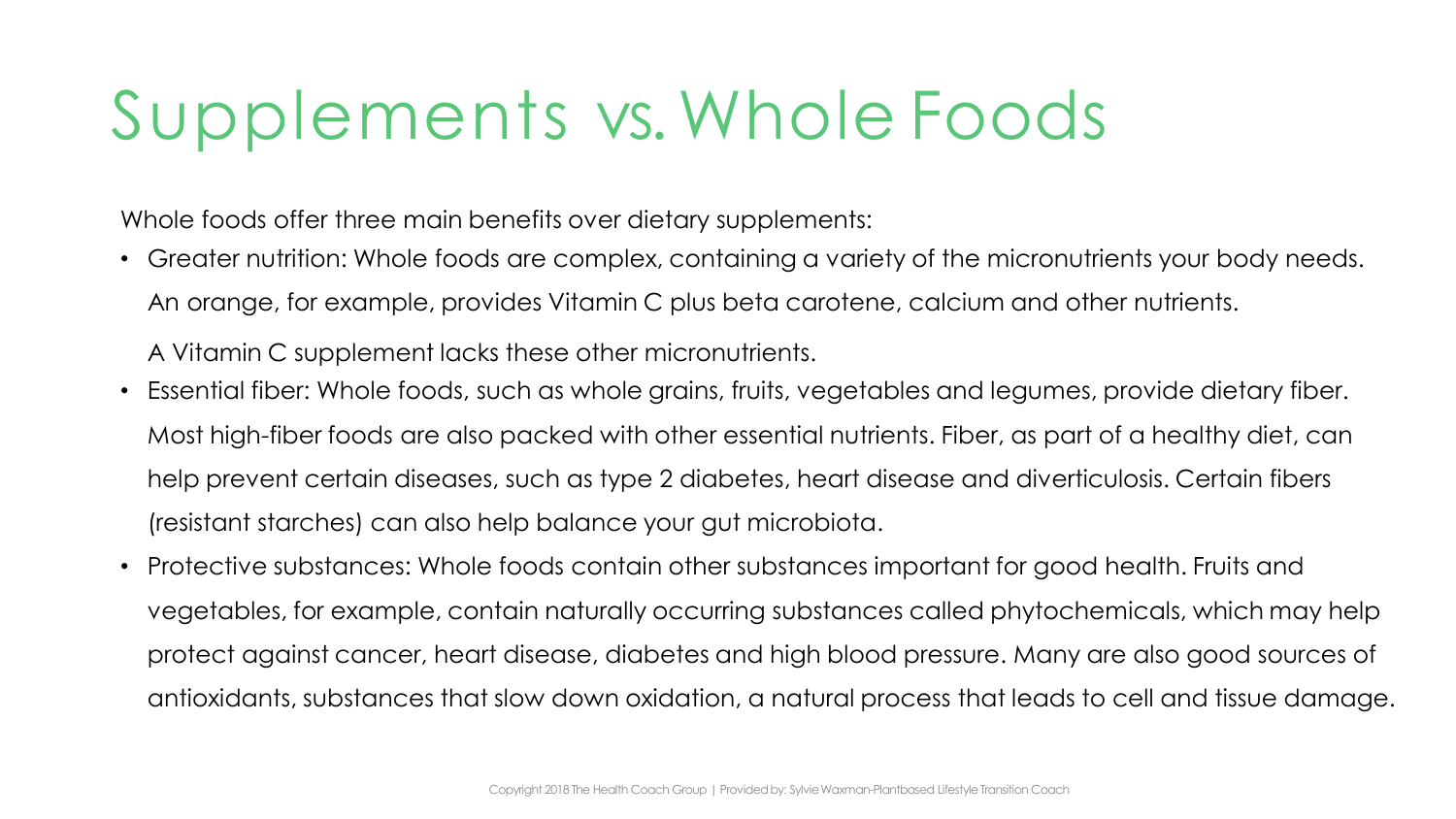### Who Needs Supplements?

If you're generally healthy and eat a wide variety of foods, including fruits, vegetables, whole grains, legumes, low-fat dairy products, lean meats and fish, you likely don't need supplements.

However, the dietary guidelines recommend supplements, or fortified foods, in the following situations:

- Women who may become pregnant should get 400 micrograms a day of folic acid from fortified foods or supplements, in addition to eating foods that naturally contain folate.
- Women who are pregnant should take a prenatal vitamin that includes iron or a separate iron supplement.
- Adults aged 50 or older should eat foods fortified with Vitamin B-12, such as fortified cereals, or take a multivitamin that contains B-12 or a separate B-12 supplement.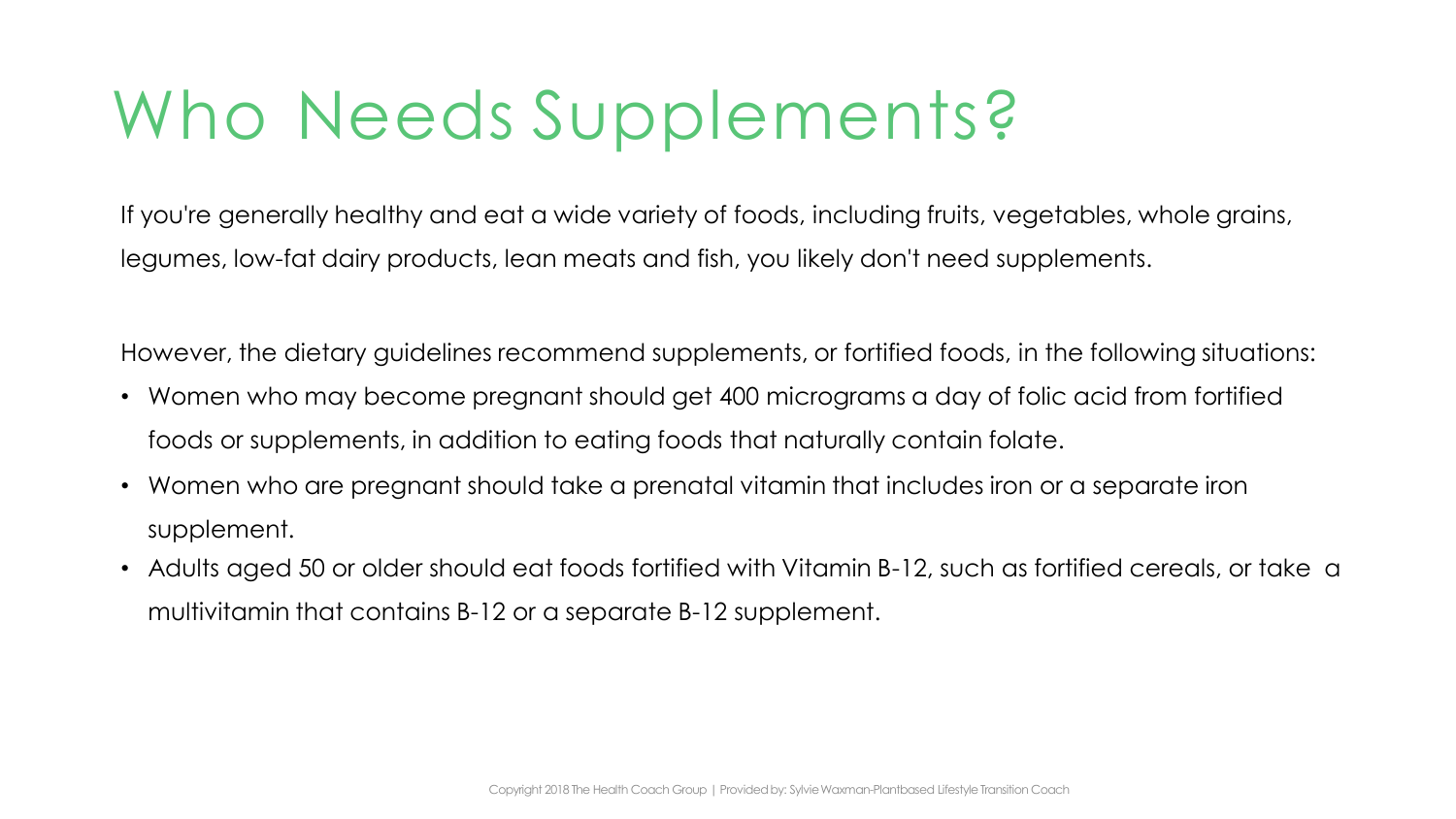### Who Needs Supplements?

Dietary supplements also may be appropriate if you:

- Don't eat well or consume less than 1,600 calories a day
- Are a vegan or a vegetarian who eats a limited variety of foods
- Are a woman who experiences heavy bleeding during your menstrual period
- Have a medical condition that affects how your body absorbs or uses nutrients, such as chronic diarrhea, food allergies, food intolerance or a disease of the liver, gallbladder, intestines or pancreas
- Have had surgery on your digestive tract and are not able to digest and absorb nutrients properly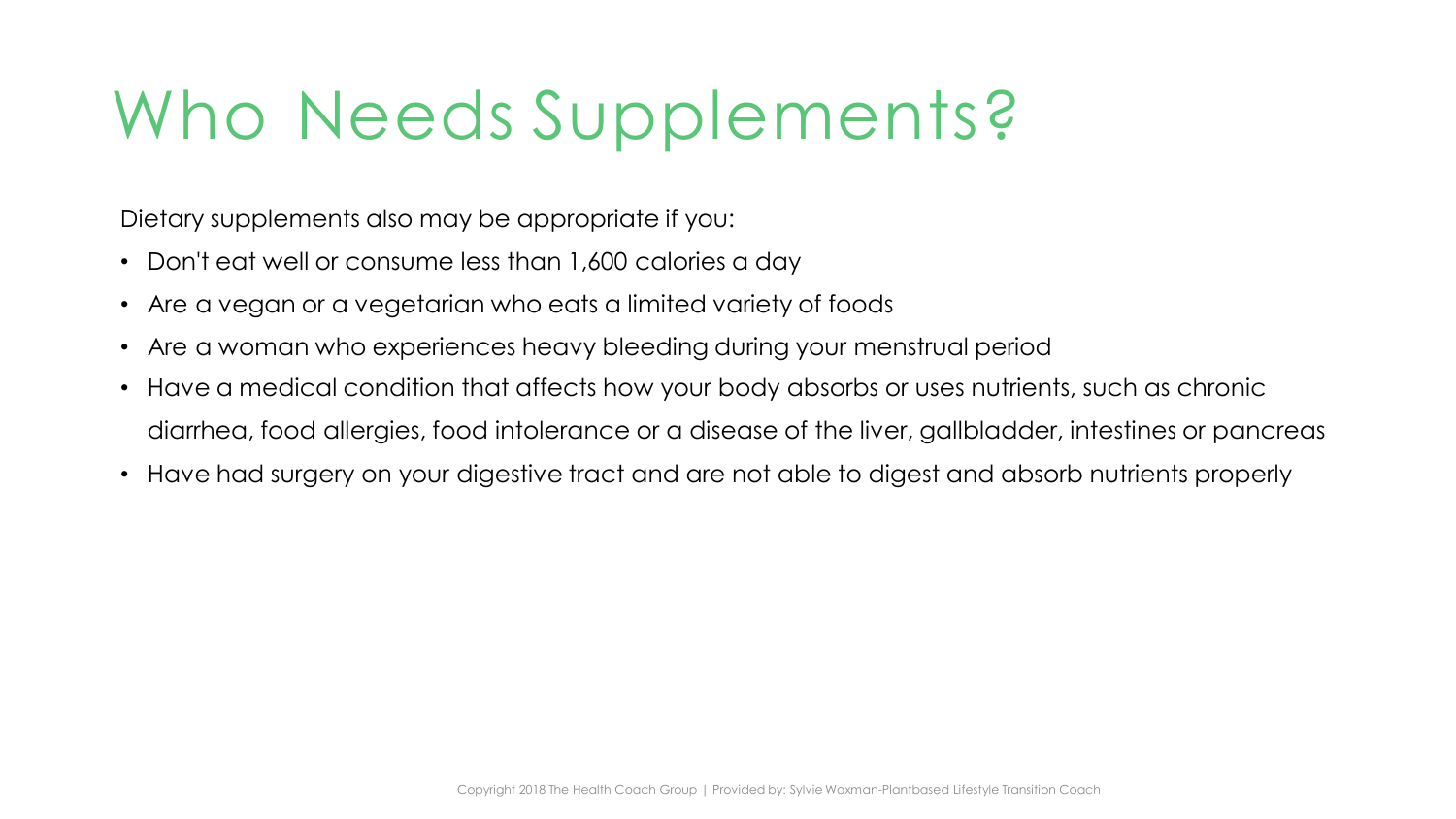# Choosing and Using Supplements

If you decide to take a vitamin or mineral supplement, consider these factors:

- Check the label. Read labels carefully. Product labels can tell you what the active ingredient or ingredients are, which nutrients are included, the serving size (e.g. capsule, packet or tsp) and the amount of nutrients in each serving.
- Avoid megadoses. In general, choose a multivitamin-mineral supplement that provides about 100% of the Daily Value (DV) of all the vitamins and minerals, rather than one which has, for example, 500% of the DV for one vitamin and only 20% of the DV for another.
- Check expiration dates. Dietary supplements can lose potency over time, especially in hot and humid climates. If a supplement doesn't have an expiration date, don't buy it. If your supplements have expired, discard them.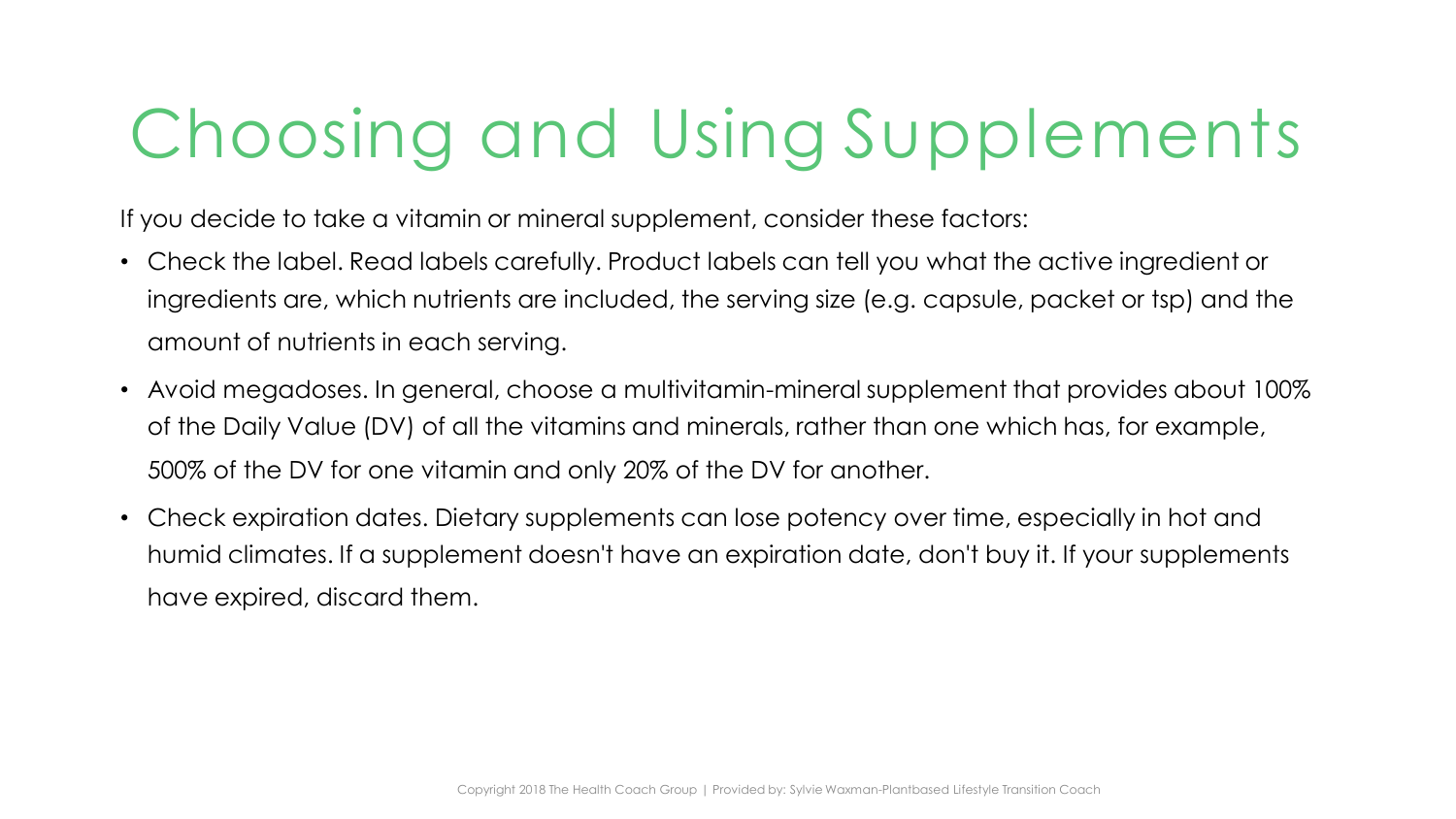### Choosing and Using Supplements

If you decide to take a vitamin or mineral supplement, consider these factors:

• Watch what you eat. Vitamins and minerals are being added to a growing number of foods, including breakfast cereals and beverages. If you're also taking supplements, you may be getting more of certain nutrients than you realize. Taking more than you need is expensive and can raise your risk of side effects. For example, too much iron can cause nausea and vomiting and may damage the liver and other organs.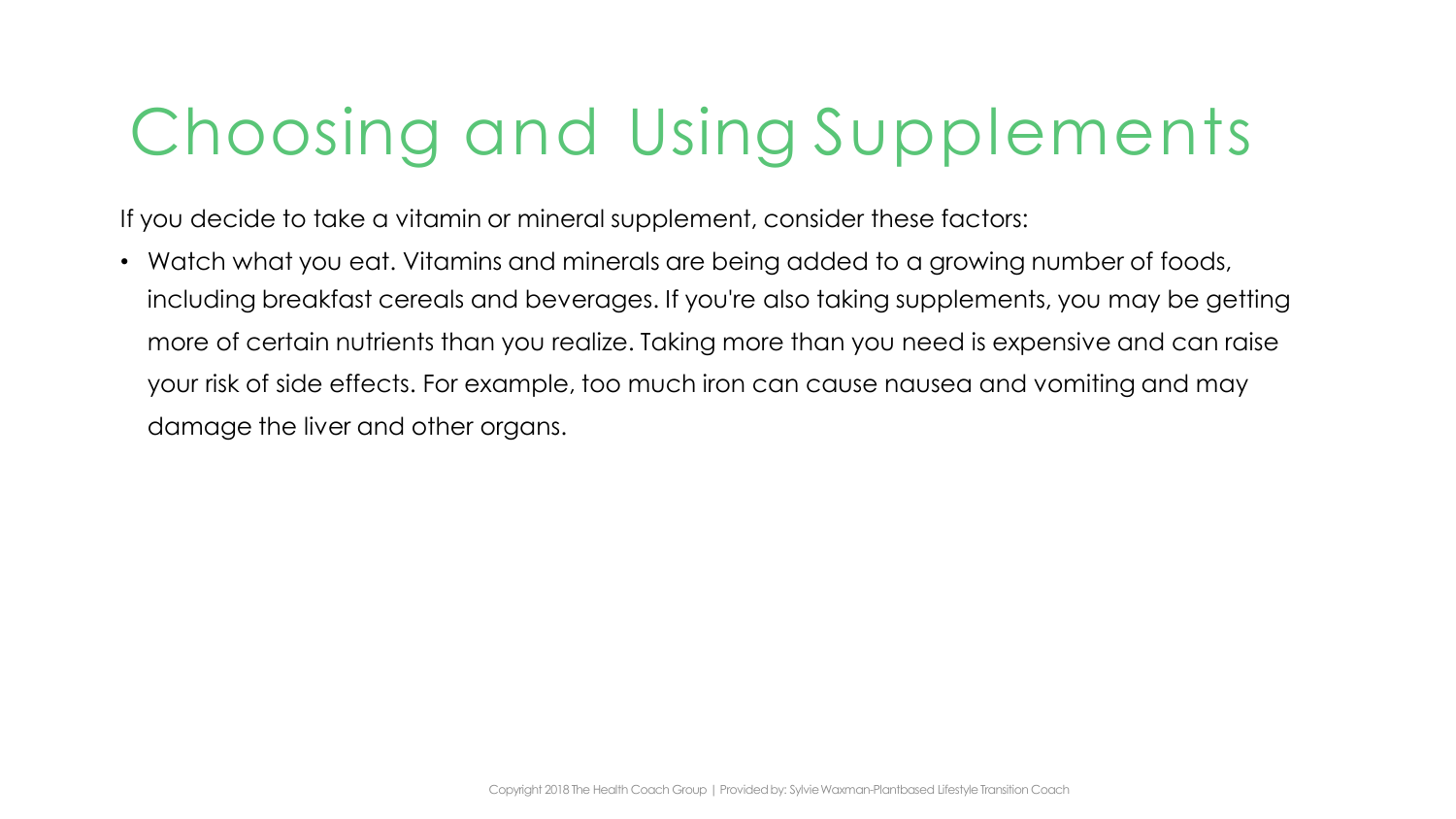### Why?

There are many different reasons for choosing a plant based diet. Your doctor may have told you it was imperative to make lifestyle changes. You, yourself, may be tired of feeling bad or scared of how your family medical history may show up without lifestyle changes. Could be you don't want to eat animals and it could be that you want to leave a better earth for your children. Below is a short list of benefits to a plant-based diet.

#### **Yourself:**

- Lower Cholesterol
- Lower Blood Pressure
- Lower Blood Sugar
- Lower Cancer Rates
- Lower Weight
- Can be less expensive if you eat local and in season
- Clearer skin

#### **The Environment:**

- Lower greenhouse gas emissions
- Lower water use
- Lower energy use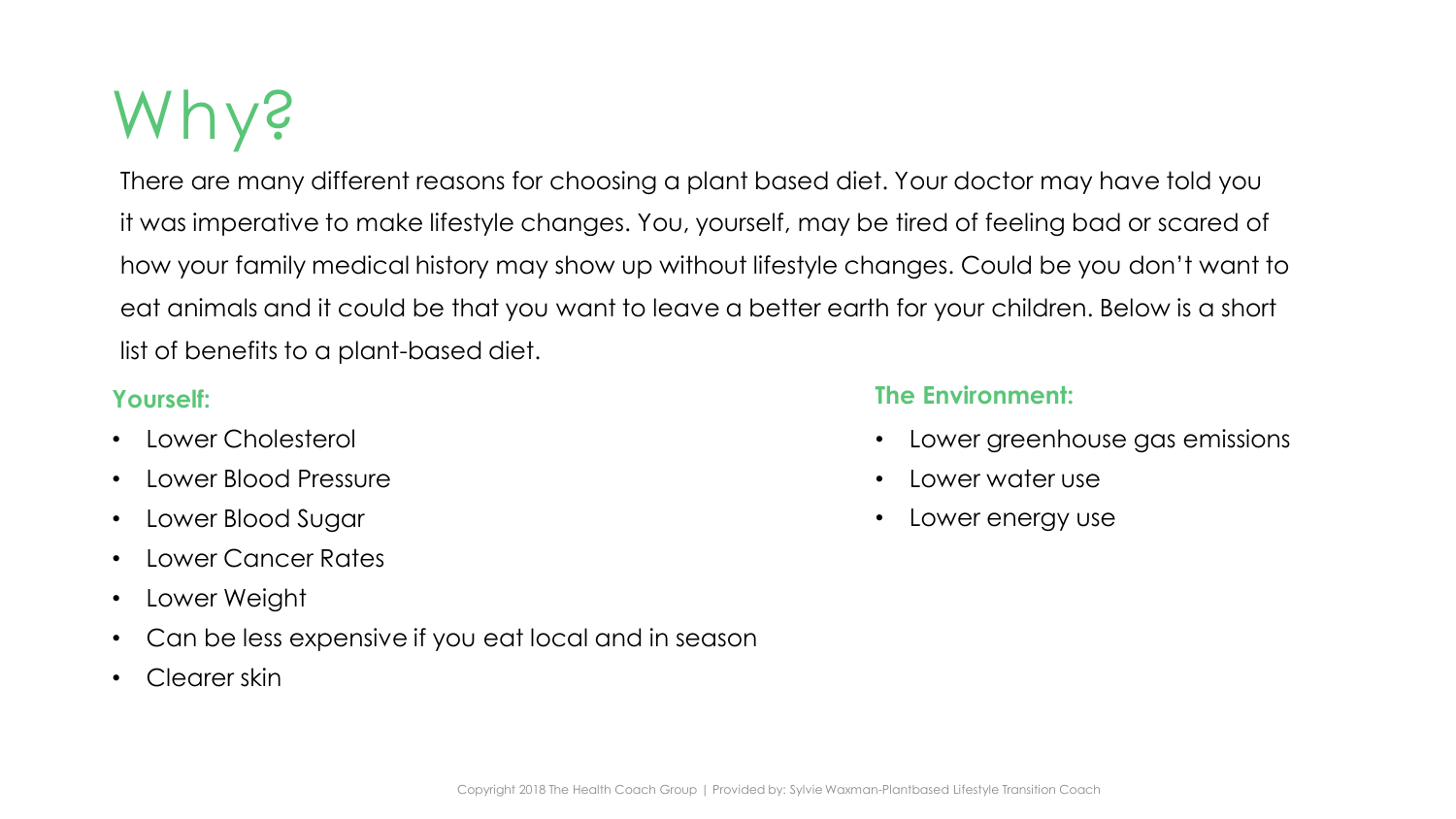### Your Why

Look at why you want to create this change

One of the greatest motivators to keep focused and to move forward is to be very clear on why you chose to participate in this program in the first place.

- You will want to be very clear with what the circumstances were like that moved you to make the decision to create a life that really shines.
- You will want to remember how it felt beforehand, the sense of relief and hope when you decided to jump in, the excitement.
- You will want to become very clear with what you want your life to look like once you have made these changes. How you will feel. How you will react to things in your life. How you will interact with others. How you will treat yourself.
- You will want to look at why that is important to you. You don't want to forget what motivated you to commit to a plant-based lifestyle.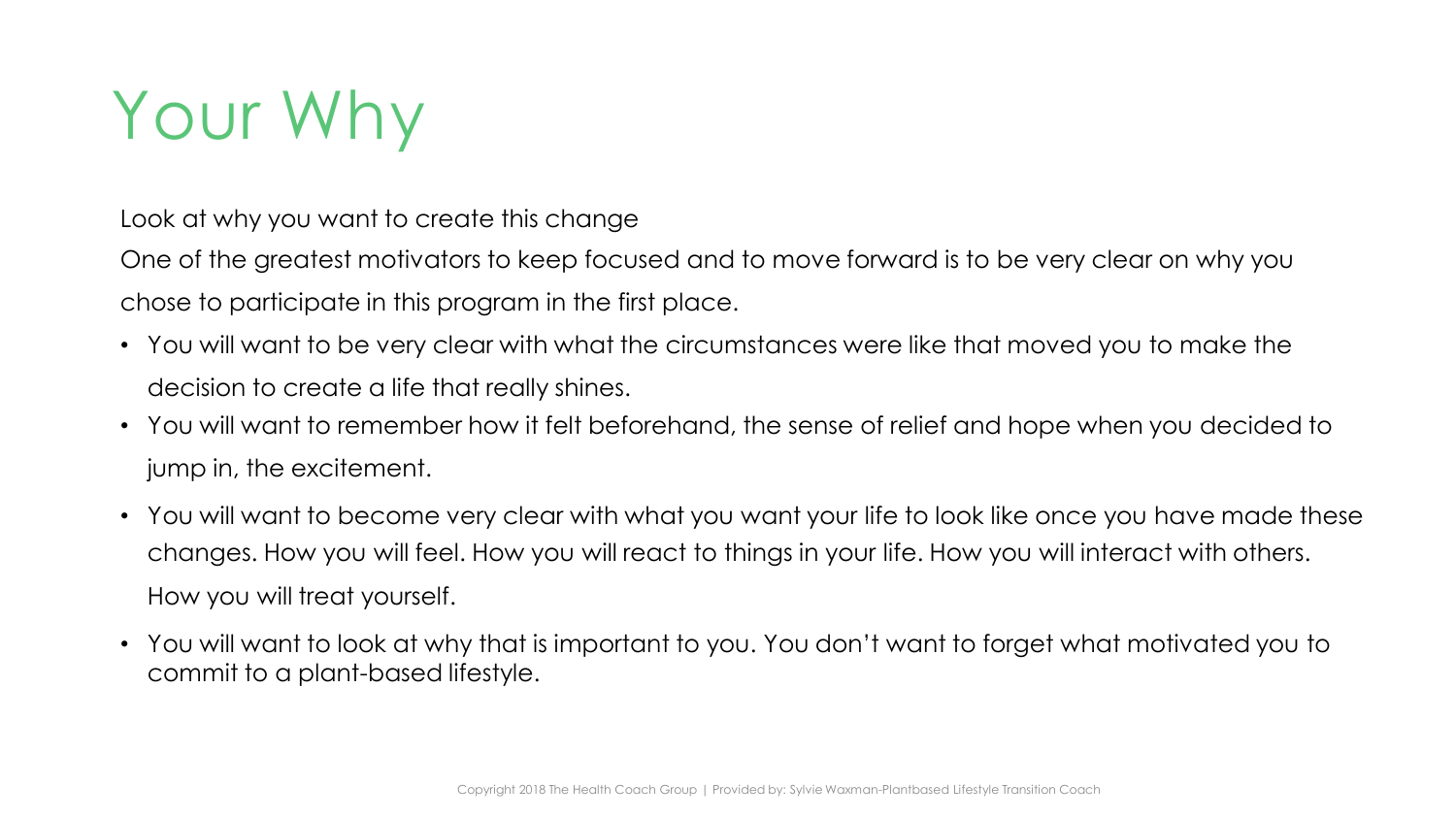### How to Start?

When reading the definition, keep in mind, this is for YOU.

You do not have to adopt a strictly defined plan. It may take you a little time to adjust. If adding a vegetable in a day is where you want to start, that is just fine. Set a goal and gradual transition is okay.

If you do better by jumping in with both feet, decide with your doctor or dietitian where you should be and jump in.

For those of you who would like to transition slowly:

- Weeks 1-3 Include wild caught fish for lunch and chicken, turkey, tempeh or eggs for dinner.
- Weeks 4-11 Include wild caught fish for lunch, no animal products at dinner
- Week 12 If you feel ready, stop eating fish for lunch.

*\*Transitioning away from oil may be difficult. You may choose to transition slowly in the same way. Only minimal olive, hemp seed or coconut oil for 11 weeks. Your nuts and seeds will have plenty of healthy fat.*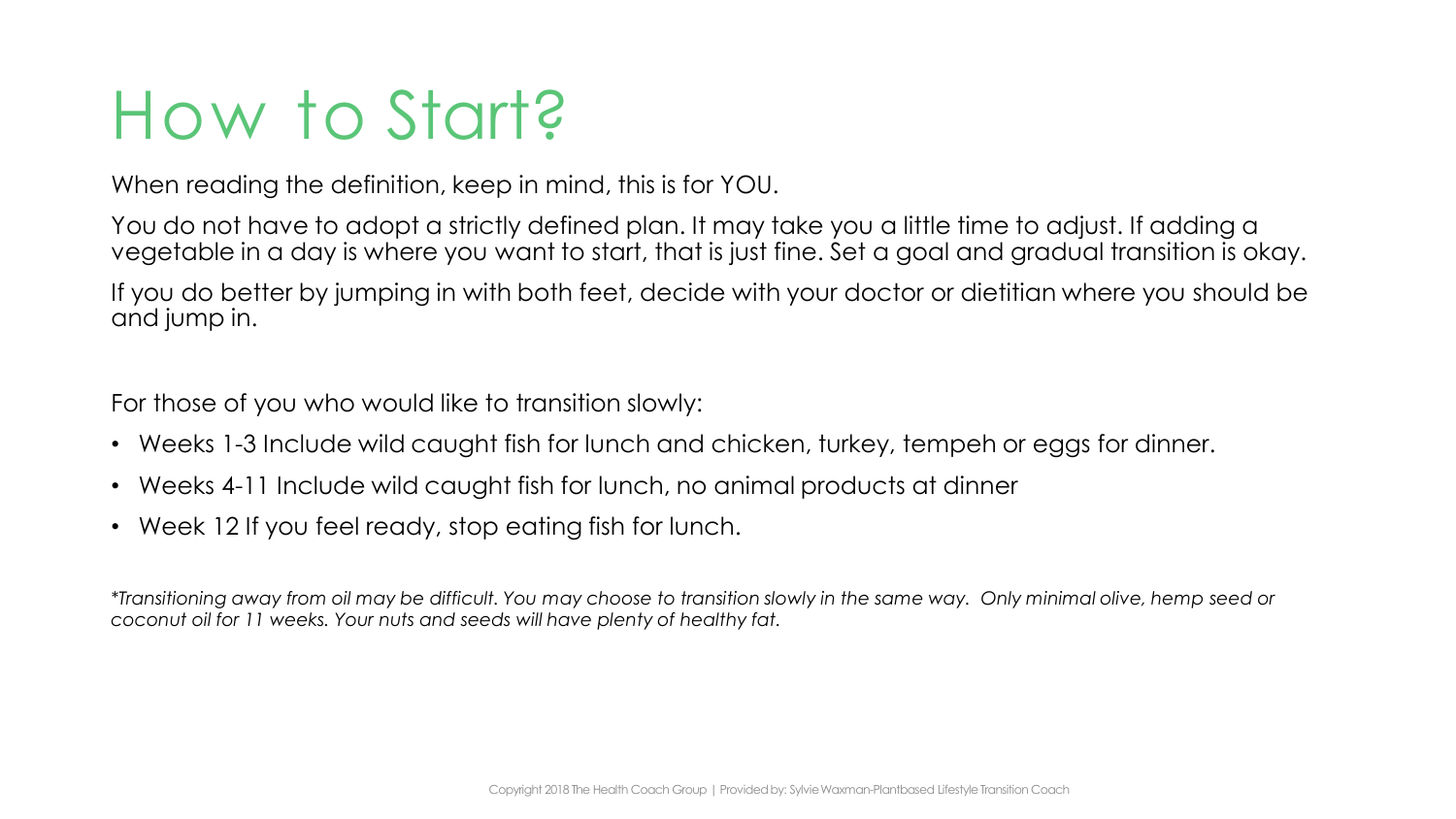### **Definitions**

**Plant-Based, Whole-Foods -** a diet and lifestyle that is based on plants. It excludes or drastically reduces animal products (meat, dairy, eggs) and processed, highly refined foods (bleached flours, refined sugars, and oils).Includes honey.

**Vegan -** a lifestyle that excludes, as far as possible, all animal products for food, clothing or any other purpose. This includes but is not limited to meat, fish, dairy, eggs and honey.

**Vegetarian -** does not eat foods that consist of, or have been produced with the aid of products consisting of or created from, any part of the body of a living or dead animal. This includes meat, poultry, fish, or insects. Some vegetarians eat dairy.

**Omnivore -** person that eats food of both plant and animal origin.

**Carnivore -** a lifestyle that includes meat.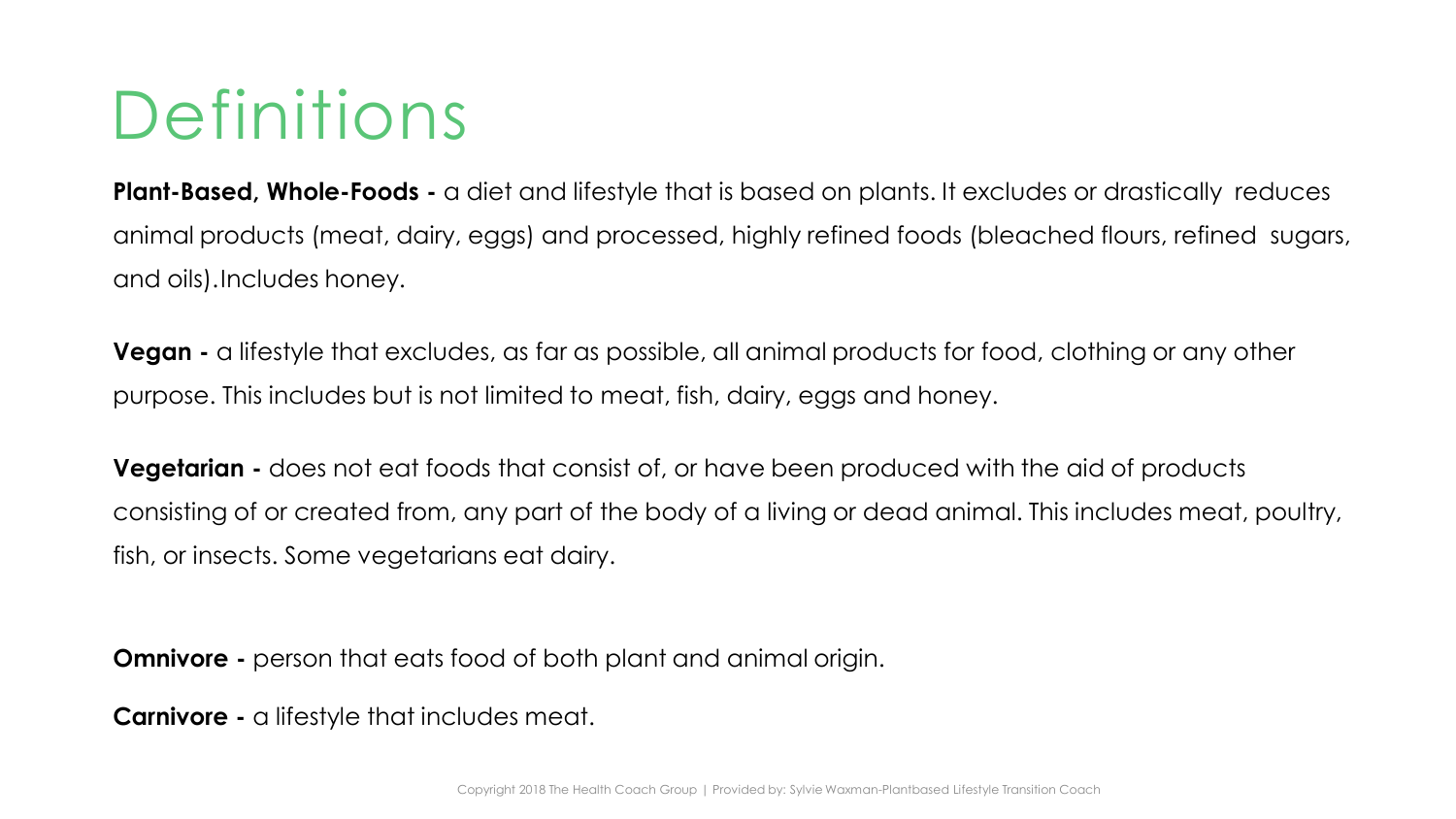The more control you have over a goal the better chance you have of attaining it. So, if you set the goal by the performance of the action rather than the outcome, you will be happier. For example, you might set a goal to finish a 5K (performance-based), rather than to score in the top 10 at the 5k (outcome-based).

There are several steps in goal setting:

- Become aware of a need.
- Envision the outcome.
- Set the intention.
- Focus on the goal.
- Take action to achieve the goal.
- Have faith that if you set the intention, focus and take action, you will reach your goal or the outcome that is best.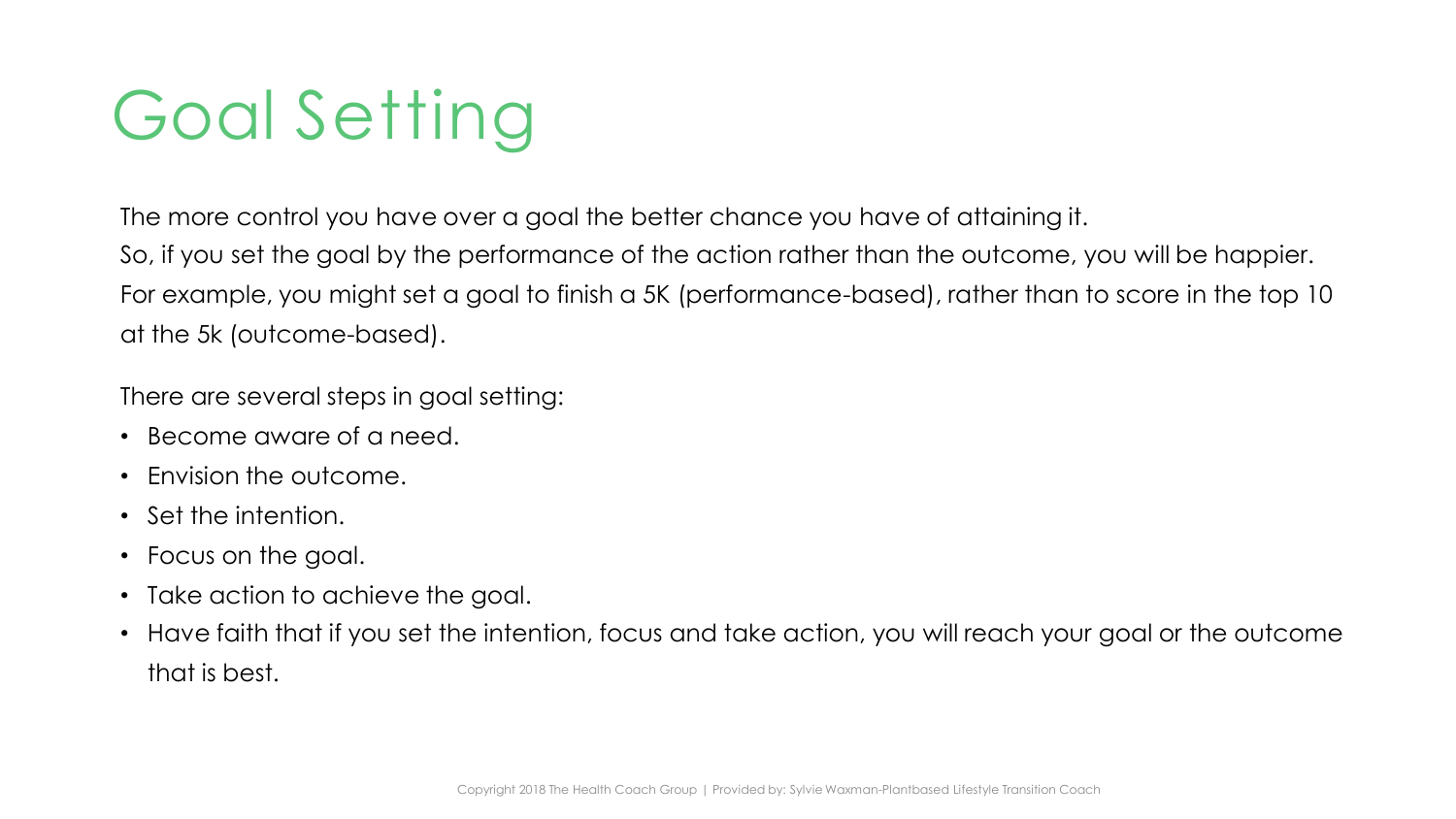Setting and working toward goals is a powerful process that can lead to real personal transformation. When setting personal goals, it helps to start by thinking big, and then identifying smaller goals and action steps that will take you to your big goal. You are doing this program because you want to work on your health, so we will focus on health-related goals.

#### Start Big Picture

This means looking 10 or 15 years in the future, and creating a detailed picture of what you want your health to be like at that time. How do you feel? How do you look? What do you do to maintain this?

Is it fun, easy, routine? Create a detailed image in your mind of what this looks like.

#### Create Stepping Stone Goals

No big achievement happens overnight. Now that you have a picture of what you are striving toward in the long-term, consider the next month or two. What can you reasonably achieve, right now, that will be a stepping stone toward that vision? What are the targets you must hit soon to achieve your Big Picture Goal?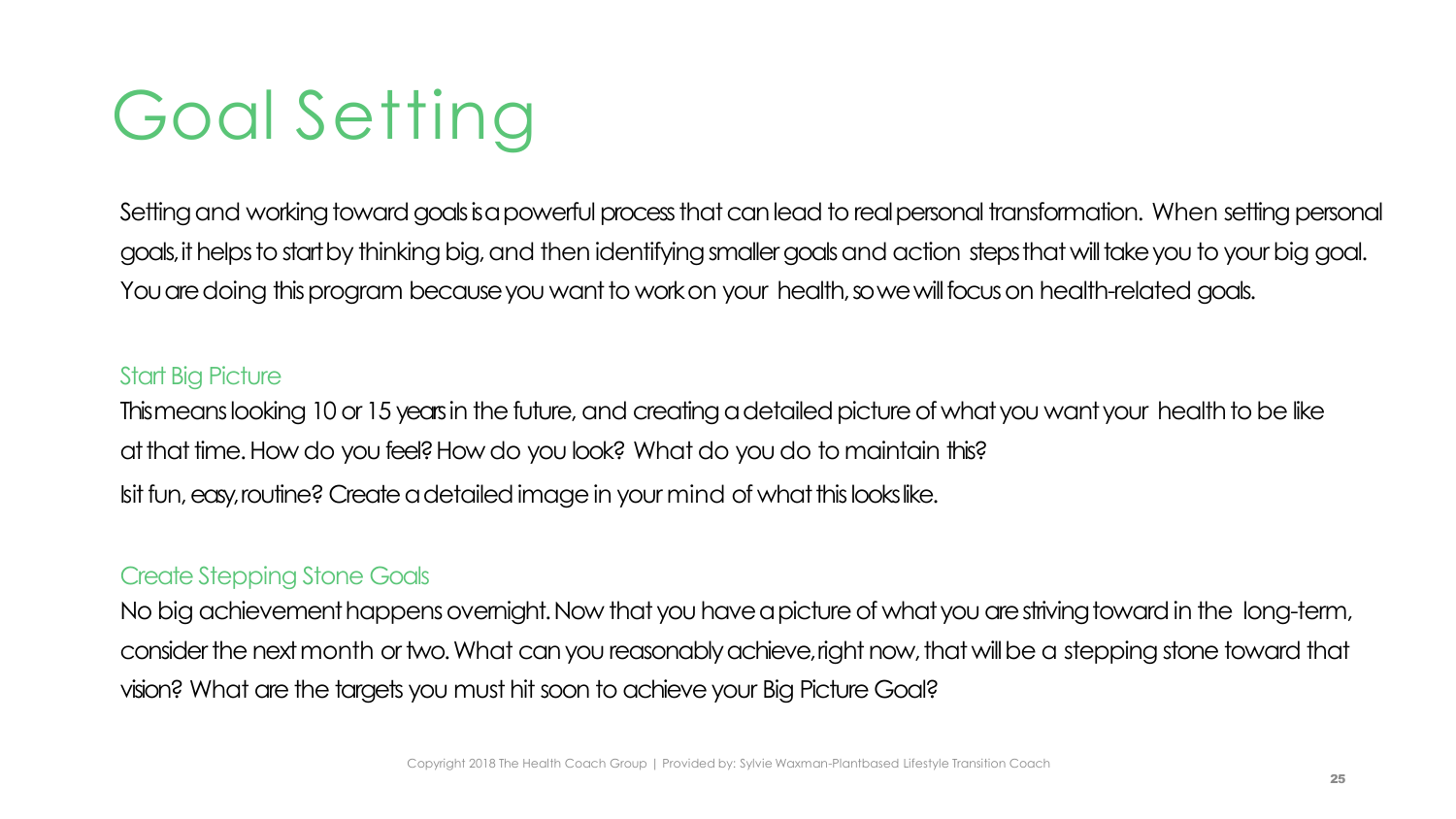A helpful tool to use while setting your Stepping Stone Goals is the mnemonic "SMART".

- S Specific
- M Measurable
- A Achievable
- R Rewarding
- $\cdot$  T Timely

Let's break this down with an example scenario. You might have a Big Picture Goal to "Live a vibrantly healthy life" in 10 years – and you've created a lot of specific detail around what that means.

One of your Stepping Stone Goals is to remove foods that make you feel ill. So let's put it through the SMART process to get specific.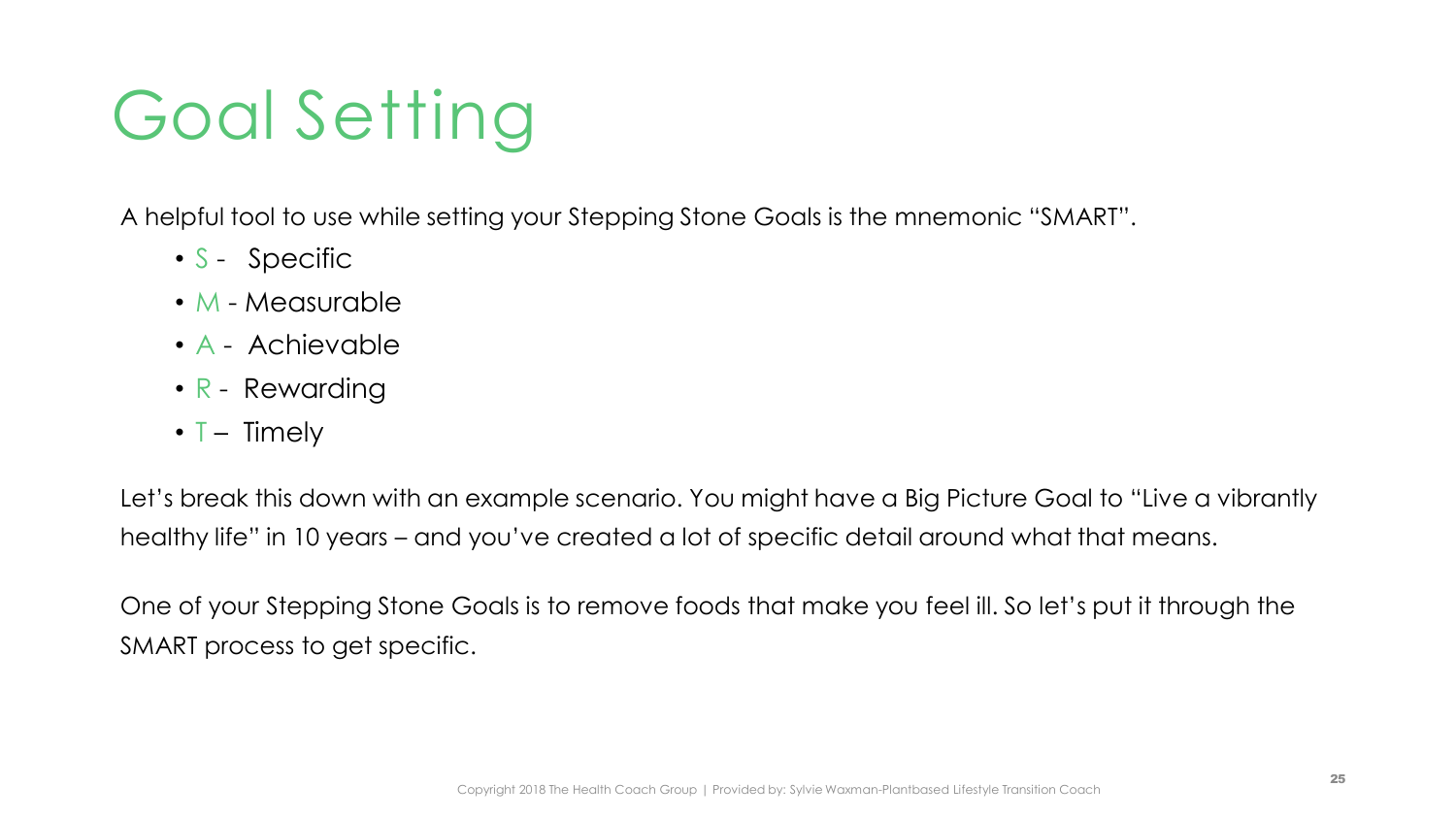| Stepping Stone Goal: Remove foods that make me feel ill. |                                                                                                                                          |  |  |  |
|----------------------------------------------------------|------------------------------------------------------------------------------------------------------------------------------------------|--|--|--|
| S - Specific                                             | Identify the foods that make me feel ill and remove them from my diet.                                                                   |  |  |  |
| M - Measurable                                           | Go one week without having digestive upset from eating.                                                                                  |  |  |  |
| A - Achievable                                           | Work with my health coach to create a process for an elimination diet. I realistically have<br>the budget and time to do this right now. |  |  |  |
| R - Rewarding                                            | Go a WHOLE WEEK without feeling sick!                                                                                                    |  |  |  |
| T - Timely                                               | Complete food testing within three months.                                                                                               |  |  |  |

Any goal worth achieving is a goal worth working toward. We've all heard some variation of this thought at one time or another.

Achieving goals takes discipline, motivation, and the willingness to see things through even when they are difficult. Your health goals will not be any different.

The odds are good that, in the coming few days, your commitment to your Big Picture Health Goal is going to be tested. It is likely that you may experience some discomfort, mental or physical, during this program.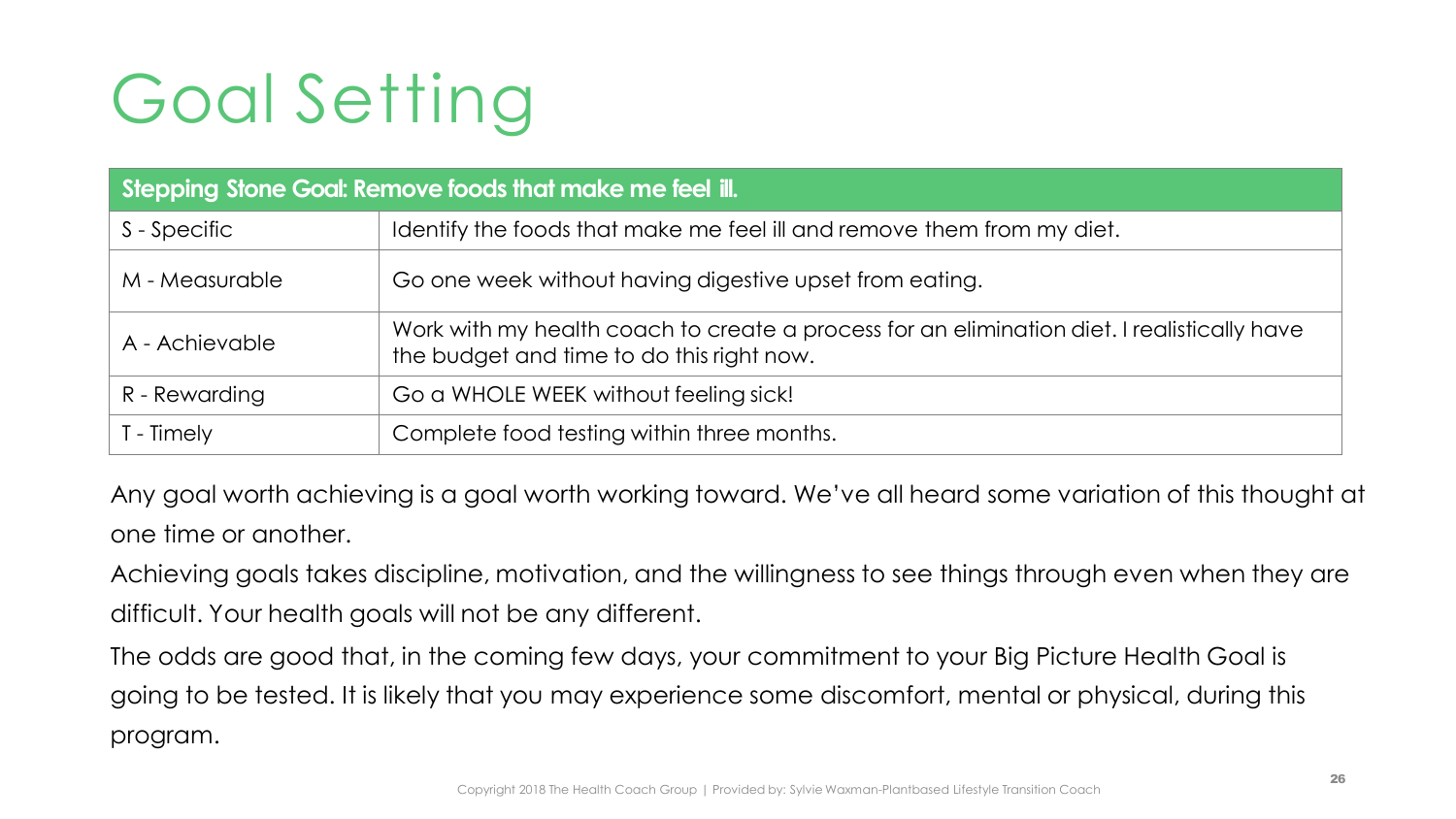### Assessment

2.

3.

4.

5.

#### Five positive changes this week? 1.

#### What are your main concerns?

What can you do in the next week to bring you closer to your goals?

#### How did you feel?